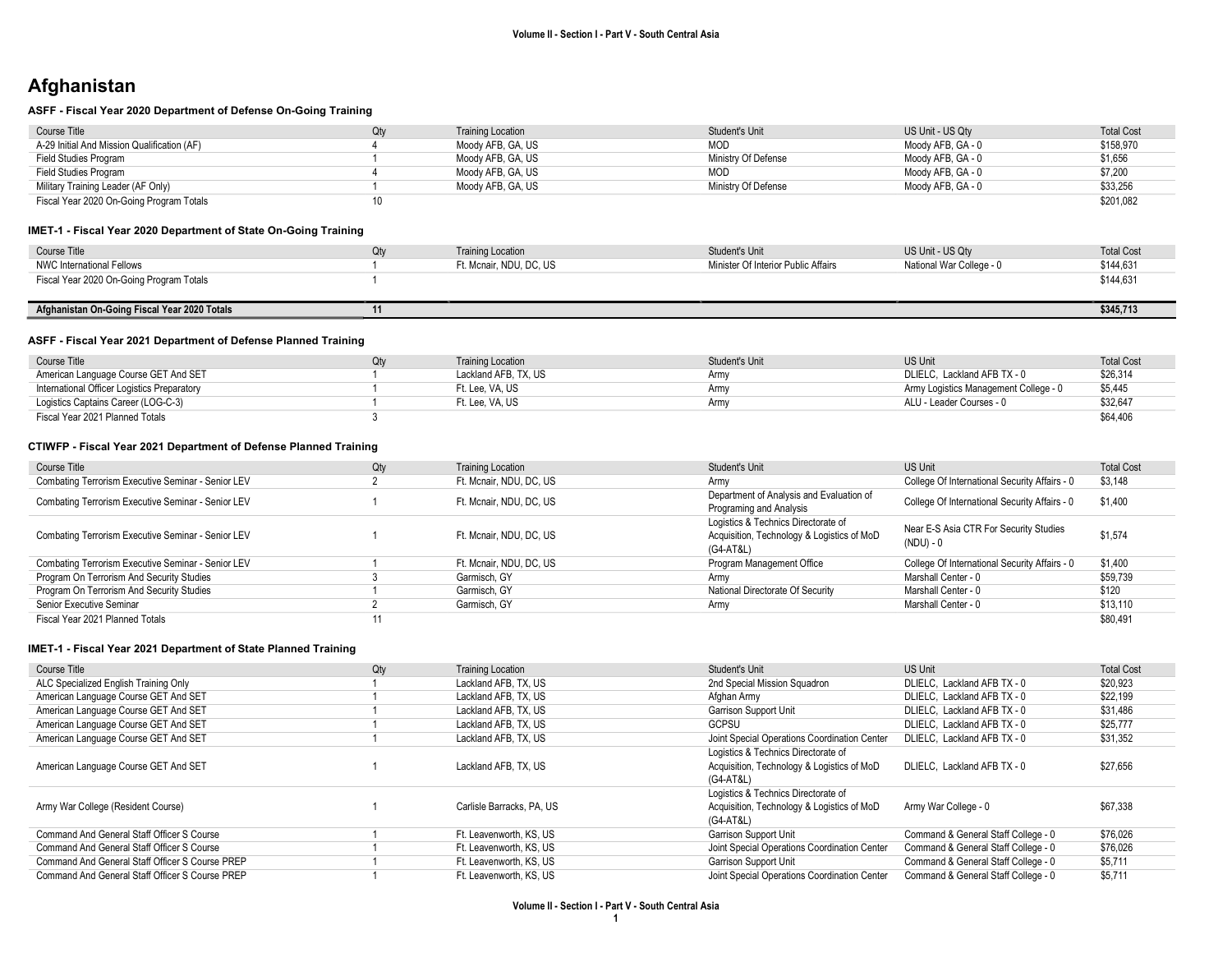| Course Title                                    | Qty | <b>Training Location</b>  | Student's Unit                               | US Unit                                     | <b>Total Cost</b> |
|-------------------------------------------------|-----|---------------------------|----------------------------------------------|---------------------------------------------|-------------------|
|                                                 |     |                           |                                              |                                             |                   |
| Eisenhower School                               |     | Ft. Mcnair, NDU, DC, US   | 2nd Special Mission Squadron                 | Eisenhower School For National Security - 0 | \$153,419         |
| IF American Studies                             |     | Ft. Mcnair, NDU, DC, US   | 2nd Special Mission Squadron                 | National War College - 0                    | \$17,277          |
| IF Preparatory Course                           |     | Ft. Mcnair, NDU, DC, US   | 2nd Special Mission Squadron                 | National War College - 0                    | \$21,163          |
|                                                 |     |                           | Logistics & Technics Directorate of          |                                             |                   |
| International Fellows Orientation               |     | Carlisle Barracks, PA, US | Acquisition, Technology & Logistics of MoD   | Army War College - 0                        | \$10,074          |
|                                                 |     |                           | (G4-AT&L)                                    |                                             |                   |
| International Officer Preparatory               |     | Ft. Leavenworth, KS, US   | <b>Garrison Support Unit</b>                 | Command & General Staff College - 0         | \$5,620           |
| International Officer Preparatory               |     | Ft. Leavenworth, KS, US   | Joint Special Operations Coordination Center | Command & General Staff College - 0         | \$5,620           |
| Maneuver Captains Career                        |     | Ft. Benning, GA, US       | <b>GCPSU</b>                                 | USATC-Benning - 0                           | \$25,991          |
| Maneuver CCC IMSO PREP                          |     | Ft. Benning, GA, US       | <b>GCPSU</b>                                 | USATC-Benning - 0                           | \$5,606           |
| Professional Military Education PREP (PME PREP) |     | Lackland AFB, TX, US      | <b>Garrison Support Unit</b>                 | DLIELC, Lackland AFB TX - 0                 | \$15,119          |
| Professional Military Education PREP (PME PREP) |     | Lackland AFB, TX, US      | Joint Special Operations Coordination Center | DLIELC. Lackland AFB TX - 0                 | \$15,119          |
| Fiscal Year 2021 Planned Totals                 | 21  |                           |                                              |                                             | \$665,213         |
|                                                 |     |                           |                                              |                                             |                   |
| Afghanistan Fiscal Year 2021 Planned Totals     | 35  |                           |                                              |                                             | \$810,110         |
|                                                 |     |                           |                                              |                                             |                   |
| Afghanistan Total                               | 46  |                           |                                              |                                             | \$1,155,823       |

# Bangladesh

### IMET-1 - Fiscal Year 2020 Department of State On-Going Training

| Course Title                                               | Qty | <b>Training Location</b>  | Student's Unit                             | US Unit - US Qtv                     | <b>Total Cost</b> |
|------------------------------------------------------------|-----|---------------------------|--------------------------------------------|--------------------------------------|-------------------|
| Air Command & Staff College (ACSC Resident Course) Masters |     | Maxwell AFB, AL, US       | Air Headquarters                           | Maxwell AFB, AL - 0                  | \$39,718          |
| Air Defense Artillery Captains Career                      |     | Ft. Sill. OK. US          | Bangladesh Army                            | Air Defense Artillery School - 0     | \$27,879          |
| ALC Specialized English Training Only                      |     | Lackland AFB, TX, US      | Bangladesh Air Force                       | DLIELC. Lackland AFB TX - 0          | \$25,909          |
| Army War College (Resident Course)                         |     | Carlisle Barracks, PA, US | Army Headquarters                          | Army War College - 0                 | \$65,644          |
| Command And General Staff Officer S Course                 |     | Ft. Leavenworth, KS, US   | Bangladesh Army                            | Command & General Staff College - 0  | \$70,265          |
| Maneuver CCC IMSO PREP                                     |     | Ft. Benning, GA, US       | Army Headquarters, Bangladesh Army         | USATC-Benning - 0                    | \$2,863           |
| Maneuver CCC IMSO PREP                                     |     | Ft. Benning, GA, US       | School Of Infantry And Tactics, Bangladesh | USATC-Benning - 0                    | \$2,863           |
|                                                            |     |                           | Army                                       |                                      |                   |
| Naval Command College                                      |     | Newport, RI, US           | Bangladesh Navy Headquarters               | Naval Command College Newport RI - 0 | \$79,799          |
| Naval Staff College - 10 Month                             |     | Newport, RI, US           | Navy Headquarters                          | Naval Staff College Newport RI - 0   | \$77,798          |
| <b>NWC International Fellows</b>                           |     | Ft. Mcnair, NDU, DC, US   | Armed Forces Division                      | National War College - 0             | \$144,831         |
| Signal Captains Career                                     |     | Ft. Gordon, GA, US        | Bangladesh Army                            | Signal School - 0                    | \$13,217          |
| Fiscal Year 2020 On-Going Program Totals                   |     |                           |                                            |                                      | \$550,786         |

#### Service Academies - Fiscal Year 2020 Department of Defense On-Going Training

| Course Title                                | Qtv | <b>Training Location</b> | <b>Student's Unit</b> | US Unit - US Qtv | <b>Total Cost</b> |
|---------------------------------------------|-----|--------------------------|-----------------------|------------------|-------------------|
| United States Military Academy (4th Year)   |     | <b>USMA</b>              | <b>USMA</b>           | USMA - 0         | \$321,010         |
| Fiscal Year 2020 On-Going Program Totals    |     |                          |                       |                  | \$321,010         |
|                                             |     |                          |                       |                  |                   |
| Bangladesh On-Going Fiscal Year 2020 Totals |     |                          |                       |                  | \$871,796         |

### ALP - Fiscal Year 2021 Department of Defense Planned Training

| Course Title                                                  | Qty | <b>Training Location</b> | Student's Unit                    | US Unit                     | <b>Total Cost</b> |
|---------------------------------------------------------------|-----|--------------------------|-----------------------------------|-----------------------------|-------------------|
| Aviation Leadership PRG (T-6A) (SATP)                         |     | Columbus AFB, MS, US     | 15 Squadron, Bangladesh Air Force | Columbus AFB MS - 0         | \$38,467          |
| Aviation Leadership Program Initial Flight Training (ALP IFT) |     | PUEBLO, CO 81001         | 15 Squadron, Bangladesh Air Force | DOSS Aviation - 0           | \$9,717           |
| High Risk/Specialty Physical (ALP)                            |     | Lackland AFB, TX, US     | 15 Squadron, Bangladesh Air Force | DLIELC, Lackland AFB TX - 0 | \$0               |
| IFT SUPT Pre IFT Admin                                        |     | Columbus AFB. MS. US     | 15 Squadron, Bangladesh Air Force | Columbus AFB MS - 0         | \$876             |
| Oral Proficiency AV ALP Scholarship                           |     | Lackland AFB. TX. US     | 15 Squadron, Bangladesh Air Force | DLIELC, Lackland AFB TX - 0 | \$22,306          |
| Fiscal Year 2021 Planned Totals                               |     |                          |                                   |                             | \$71.366          |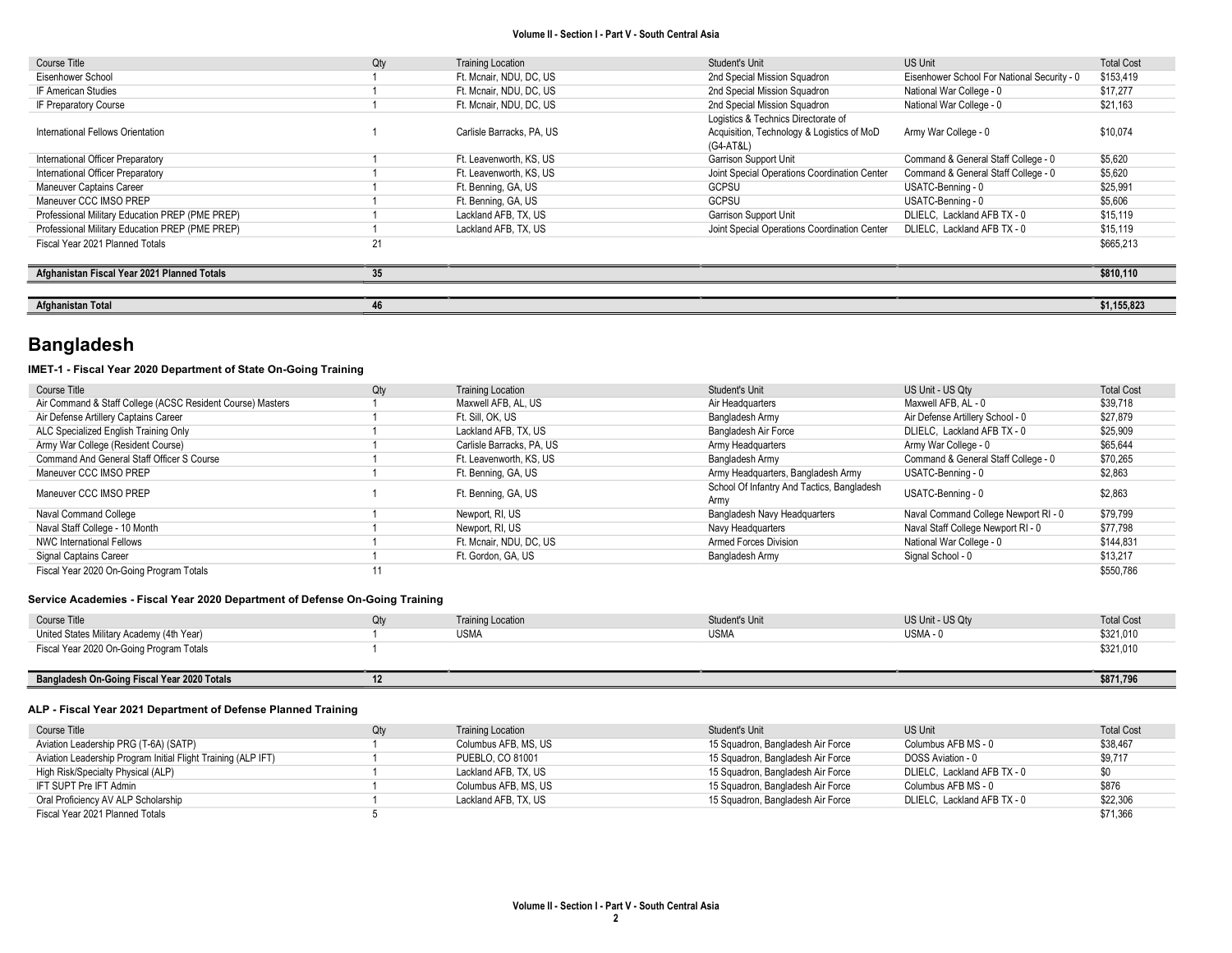#### CTIWFP - Fiscal Year 2021 Department of Defense Planned Training

| Course Title                                          | Qty | <b>Training Location</b>     | <b>Student's Unit</b> | <b>US Unit</b>                                         | <b>Total Cost</b> |
|-------------------------------------------------------|-----|------------------------------|-----------------------|--------------------------------------------------------|-------------------|
| Combating Terrorism Executive Seminar - Senior LEV    |     | Ft. Mcnair, NDU, DC, US      | Army                  | Near E-S Asia CTR For Security Studies<br>(NDU) - 0    | \$1,574           |
| Comprehensive Security Responses To Terrorism         |     | Honolulu, HI, US             | Army                  | Asia Pacific CTR For Security Studies - 0              | \$11.500          |
| Legal Aspects Of Combating Terrorism (LCT)            |     | DIILS, Newport, RI, US       | 3 East Bangal         | Defense Institute Of International Legal<br>STUD - 0   | \$13,583          |
| Legal Aspects Of Defense SUP Of Civil AUTH (LADSCA)   |     | DIILS, Newport, RI, US       | Navy                  | Defense Institute Of International Legal<br>STUD - 0   | \$13.253          |
| Legal Aspects Of Maritime Security Operations (LAMSO) |     | DIILS, Newport, RI, US       | Navy                  | Defense Institute Of International Legal<br>$STUD - 0$ | \$13,835          |
| PACOM IIFP - 2                                        |     | DIA, Honolulu, HI, US        | Air Force             | Defense Intelligence Agency/MC-I,<br>Washington - 0    | \$11,133          |
| Program On Terrorism And Security Studies             |     | Garmisch, GY                 | Detachment Commander  | Marshall Center - 0                                    | \$120             |
| Senior Executive Seminar                              |     | Garmisch, GY                 | Army                  | Marshall Center - 0                                    | \$6,555           |
| Strategic Leaders International Course (SLIC)         |     | Stennis Space Center, MS, US | Navy                  | NAVSCIATTS, SLIDELL BILLETING - 0                      | \$27,497          |
| Fiscal Year 2021 Planned Totals                       |     |                              |                       |                                                        | \$99,050          |

| Course Title                                       | Qty            | <b>Training Location</b>  | Student's Unit                         | <b>US Unit</b>                                         | <b>Total Cost</b> |
|----------------------------------------------------|----------------|---------------------------|----------------------------------------|--------------------------------------------------------|-------------------|
| <b>ACSC Preparatory Course</b>                     | $\overline{2}$ | Maxwell AFB, AL, US       | Air Headquarters                       | Maxwell AFB, AL - 0                                    | \$45.085          |
| ADA Captains Career Preparatory International      |                | Ft. Sill, OK, US          | Army                                   | Air Defense Artillery School - 0                       | \$2,005           |
| Air Command & Staff College (ACSC) Resident        | $\overline{2}$ | Maxwell AFB, AL, US       | Air Headquarters                       | Maxwell AFB, AL - 0                                    | \$111.506         |
| Air Defense Artillery Captains Career              |                | Ft. Sill. OK. US          | Army                                   | Air Defense Artillery School - 0                       | \$29,408          |
| Air Traffic Control Apprentice                     |                | Keesler AFB, MS, US       | Bangladesh Air Force                   | Keesler AFB, MS - 0                                    | \$13,252          |
| Air War College (AWC) Resident Diploma Program     |                | Maxwell AFB, AL, US       | Air Headquarters                       | Maxwell AFB, AL - 0                                    | \$56,504          |
| Aircraft Maintenance Officer Course (AMOC)         |                | Sheppard AFB, TX, US      | Air Force                              | Sheppard AFB, TX - 0                                   | \$12,668          |
| Aircraft Maintenance Officer Course (AMOC)-PREREQ  |                | Sheppard AFB, TX, US      | Air Force                              | Sheppard AFB, TX - 0                                   | \$2,950           |
| ALC Specialized English Training Only              | 3              | Lackland AFB, TX, US      | Bangladesh Navy                        | DLIELC. Lackland AFB TX - 0                            | \$69.075          |
| Army War College (Resident Course)                 |                | Carlisle Barracks, PA, US | Army Headquarters, Dhaka Cantonment    | Army War College - 0                                   | \$67,538          |
| <b>AWC Preparatory Course</b>                      |                | Maxwell AFB, AL, US       | Air Headquarters                       | Maxwell AFB, AL - 0                                    | \$21,255          |
| Basic Underwater Demolition/Seal (BUD/S)           |                | San Diego, CA, US         | Bangladesh Navy                        | Naval Special Warfare CENTERBASIC<br>Training CO - 0   | \$38,016          |
| Basic Underwater Demolition/Seal Orientation BUD/S |                | San Diego, CA, US         | Bangladesh Navy                        | Naval Special Warfare CENTERBASIC<br>Training CO - 0   | \$14,922          |
| Combined Force Maritime Component CDR Flag         | $\overline{1}$ | Pearl Harbor, HI, US      | Navy                                   | NAVWARCOL CFMCC Pearl Harbor, HI - 0                   | \$11.040          |
| Command And General Staff Officer S Course         | $\overline{2}$ | Ft. Leavenworth, KS, US   | Army                                   | Command & General Staff College - 0                    | \$152,452         |
| Command And General Staff Officer S Course PREP    | 2              | Ft. Leavenworth, KS, US   | Army                                   | Command & General Staff College - 0                    | \$11,422          |
| <b>Engineer Captains Career</b>                    |                | Ft. Leonard Wood, MO, US  | Army                                   | Engineer School - 0                                    | \$38,293          |
| High Risk/Specialty Physical                       | 3              | Lackland AFB, TX, US      | Bangladesh Navy                        | DLIELC, Lackland AFB TX - 0                            | \$4,050           |
| <b>IF American Studies</b>                         |                | Ft. Mcnair, NDU, DC, US   | Army                                   | National War College - 0                               | \$23,427          |
| IF Preparatory Course                              |                | Ft. Mcnair, NDU, DC, US   | Army                                   | National War College - 0                               | \$5,618           |
| International Defense Management Course            |                | Monterey, CA, US          | Air Headquarters, Dhaka                | Defense Resources Management Institute<br>NPS MO-0     | \$42,658          |
| International Defense Management Course            |                | Monterey, CA, US          | Army Headquarters, Dhaka               | Defense Resources Management Institute<br>NPS MO-0     | \$42,658          |
| International Defense Management Course            |                | Monterey, CA, US          | Bangladesh Military Academy            | Defense Resources Management Institute<br>NPS MO-0     | \$48,051          |
| International Defense Management Course            |                | Monterey, CA, US          | Bangladesh Naval Ship Kapatakhaya      | Defense Resources Management Institute<br>NPS MO-0     | \$48,051          |
| International Defense Management Course            |                | Monterey, CA, US          | Staff Instructor, Bangladesh Air Force | Defense Resources Management Institute<br>NPS MO-0     | \$48,051          |
| International EOD Phase I                          | 2              | Eglin AFB, FL, US         | Bangladesh Navy                        | Naval School Explosive Ordnance Disposal<br>$EGLI - 0$ | \$41,842          |
| International EOD Phase II Navy                    |                | Eglin AFB, FL, US         | Bangladesh Navy                        | Naval School Explosive Ordnance Disposal<br>$EGLI - 0$ | \$5,846           |
| International EOD Phase II Surface                 | $\overline{2}$ | Eglin AFB, FL, US         | Bangladesh Navy                        | Naval School Explosive Ordnance Disposal<br>$EGLI - 0$ | \$67,687          |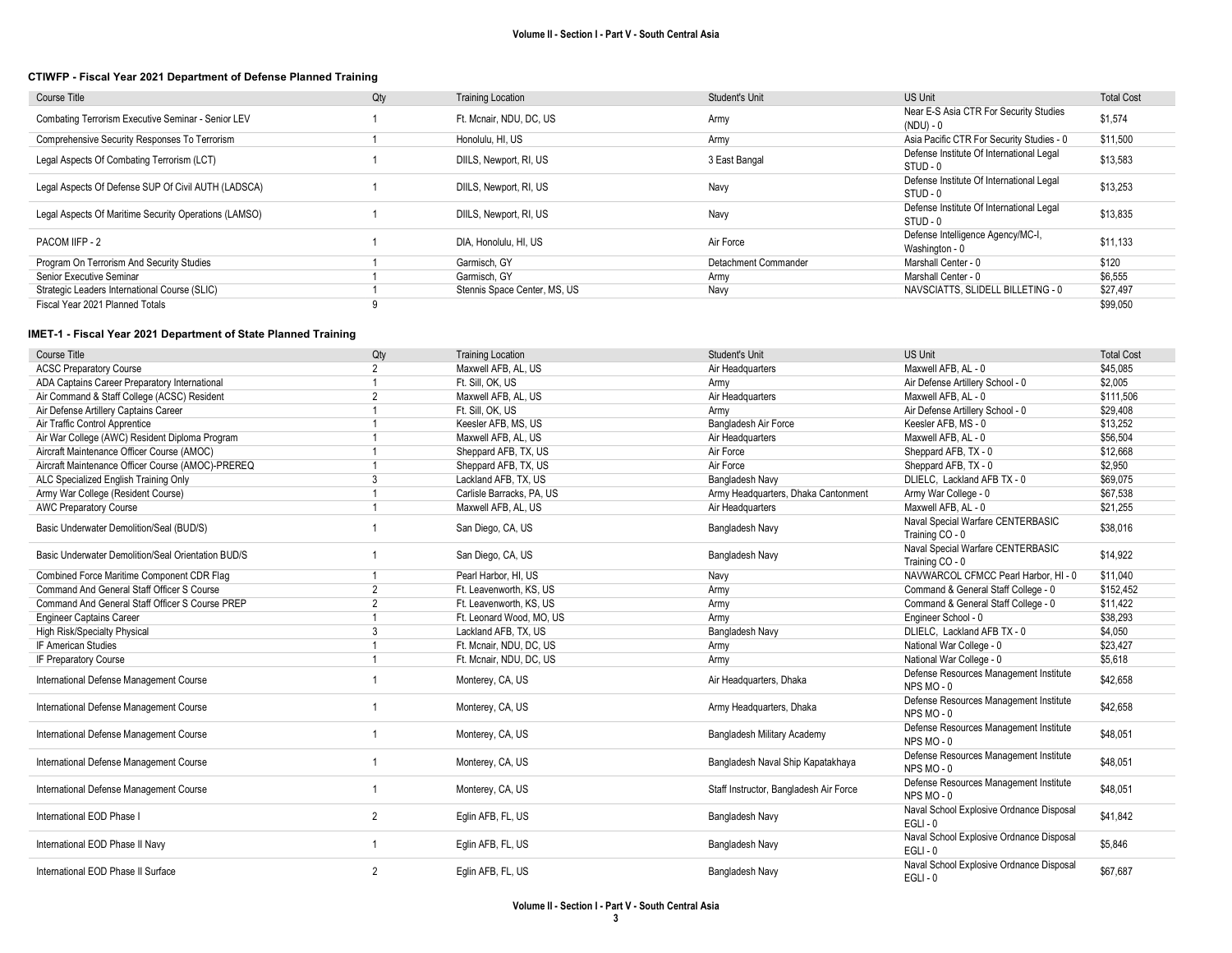| <b>Course Title</b>                             | Qty      | <b>Training Location</b>  | Student's Unit                                     | <b>US Unit</b>                                       | <b>Total Cost</b> |
|-------------------------------------------------|----------|---------------------------|----------------------------------------------------|------------------------------------------------------|-------------------|
| International Fellows Academic Preperation      |          | Carlisle Barracks, PA, US | Army Headquarters, Dhaka Cantonment                | Army War College - 0                                 | \$17,346          |
| International Fellows Orientation               |          | Carlisle Barracks, PA, US | Army Headquarters, Dhaka Cantonment                | Army War College - 0                                 | \$9,917           |
| International Officer INTEL Captains Career     |          | Ft. Huachuca, AZ, US      | Army                                               | Intelligence School - 0                              | \$30,055          |
| International Officer Intelligence CCC PREP     |          | Ft. Huachuca, AZ, US      | Army                                               | Intelligence School - 0                              | \$5,026           |
| International Officer Preparatory               |          | Ft. Leavenworth, KS, US   | Army                                               | Command & General Staff College - 0                  | \$10,460          |
| Legal Aspects Of Combating Terrorism (LCT)      |          | DIILS, Newport, RI, US    | <b>Armed Forces Division</b>                       | Defense Institute Of International Legal<br>STUD - 0 | \$19,568          |
| Maneuver Captains Career                        |          | Ft. Benning, GA, US       | Army                                               | USATC-Benning - 0                                    | \$26,958          |
| Maneuver Captains Career                        |          | Ft. Benning, GA, US       | Army Headquarters, Bangladesh Army                 | USATC-Benning - 0                                    | \$27,055          |
| Maneuver Captains Career                        |          | Ft. Benning, GA, US       | School Of Infantry And Tactics, Bangladesh<br>Army | USATC-Benning - 0                                    | \$27,055          |
| Maneuver CCC IMSO PREP                          |          | Ft. Benning, GA, US       | Army                                               | USATC-Benning - 0                                    | \$4,903           |
| Naval Command College                           |          | Newport, RI, US           | Navy                                               | Naval Command College Newport RI - 0                 | \$144,914         |
| Naval Staff College - 10 Month                  |          | Newport, RI, US           | Navy                                               | Naval Staff College Newport RI - 0                   | \$138,882         |
| NITC BUD/S PREP And Screening                   |          | Pensacola, FL, US         | Bangladesh Navy                                    | NITC, NAS Pensacola, FL - 0                          | \$16,168          |
| NITC EOD PREP                                   |          | Pensacola, FL, US         | Bangladesh Navy                                    | NITC, NAS Pensacola, FL - 0                          | \$14,435          |
| <b>NWC International Fellows</b>                |          | Ft. Mcnair, NDU, DC, US   | Army                                               | National War College - 0                             | \$148,616         |
| Ordnance Basic Officer Leader-Branch            |          | Ft. Lee, VA, US           | Army                                               | ALU - Leader Courses - 0                             | \$31,136          |
| Professional Military Education PREP (PME PREP) | $\Omega$ | Lackland AFB, TX, US      | Army                                               | DLIELC, Lackland AFB TX - 0                          | \$43,616          |
| Security Forces Officer LVL 1 Course            |          | Lackland AFB, TX, US      | Air Force                                          | Lackland AFB, TX (Other Than DLI And<br>IAAFA S - 0  | \$15,567          |
| Senior International Defense Management         |          | Monterey, CA, US          | Navy                                               | Defense Resources Management Institute<br>NPS MO-0   | \$27,152          |
| Signal Captains Career                          |          | Ft. Gordon, GA, US        | Bangladesh Army                                    | Signal School - 0                                    | \$15,198          |
| <b>SOS Preparatory Course</b>                   |          | Maxwell AFB, AL, US       | Air Force                                          | Maxwell AFB, AL - 0                                  | \$19,398          |
| Fiscal Year 2021 Planned Totals                 |          |                           |                                                    |                                                      |                   |

#### MSI - Fiscal Year 2021 Department of Defense Planned Training

| <b>Course Title</b>                                   | Qty            | <b>Training Location</b>         | Student's Unit  | <b>US Unit</b>                                       | <b>Total Cost</b> |
|-------------------------------------------------------|----------------|----------------------------------|-----------------|------------------------------------------------------|-------------------|
| American Language Course GET And SET                  |                | Lackland AFB, TX, US             | Bangladesh Navy | DLIELC, Lackland AFB TX - 0                          | \$162,362         |
| <b>Aviation Rescue Swimmer Course</b>                 | $\overline{2}$ | Pensacola, FL, US                | Bangladesh Navy | Naval Aviation Schools Command Pensacola<br>$FL - 0$ | \$15,536          |
| Basic Underwater Demolition/Seal (BUD/S)              |                | San Diego, CA, US                | Bangladesh Navy | Naval Special Warfare CENTERBASIC<br>Training CO - 0 | \$38,016          |
| Basic Underwater Demolition/Seal Orientation BUD/S    |                | San Diego, CA, US                | Bangladesh Navy | Naval Special Warfare CENTERBASIC<br>Training CO - 0 | \$11,588          |
| Diesel Systems Overhaul And Maintenance (DSOM)        |                | Stennis Space Center, MS, US     | Navy            | NAVSCIATTS, Stennis Space CTR, MS - 0                | \$16,023          |
| DIST ED: Principles Of Defense Acquisition Management |                | Bangladesh (In Country Training) | Bangladesh Navy | Bangladesh (In Country Training) - 0                 | \$2,267           |
| International LOG EXEC Advance DEV (ILEAD)            |                | Newport, RI, US                  | Bangladesh Navy | CPPD Navy Supply Corps School Newport<br>$RI - 0$    | \$21,357          |
| International Officer Supply Course (IOSCO) Resident  |                | Newport, RI, US                  | Navy            | NAVSCSCOL CENSERVSUP Site Newport.<br>$RI - 0$       | \$14,045          |
| International Surface Warfare Officer School          |                | Newport, RI, US                  | Bangladesh Navy | Surface Warfare Officers School Command<br>NEWPO-0   | \$25,283          |
| Naval Air Crewman Candidate School                    | $\overline{2}$ | Pensacola, FL, US                | Bangladesh Navy | Naval Aviation Schools Command Pensacola<br>$FL - 0$ | \$9,154           |
| NITC BUD/S PREP And Screening                         |                | Pensacola, FL, US                | Bangladesh Navy | NITC, NAS Pensacola, FL - 0                          | \$6,223           |
| <b>NITC Swim PREP</b>                                 |                | Pensacola, FL, US                | Bangladesh Navy | NITC. NAS Pensacola. FL - 0                          | \$25,896          |
| <b>SEAVISION Operator Course</b>                      |                | Bangladesh (In Country Training) | Navy            | Bangladesh (In Country Training) - 0                 | \$387,729         |
| SeaVision Watch Officer Course                        |                | Bangladesh (In Country Training) | Navy            | Bangladesh (In Country Training) - 0                 | \$387,729         |
| SeaVision Watch Supervisor Course                     |                | Bangladesh (In Country Training) | Navy            | Bangladesh (In Country Training) - 0                 | \$387,729         |
| Surface Rescue Swimmer Course                         | $\overline{2}$ | San Diego, CA, US                | Bangladesh Navy | Center For Naval Aviation Technical Training<br>$-0$ | \$12,572          |
| Technical Welding And Applied Repairs (TWAR)          | $\overline{2}$ | Stennis Space Center, MS, US     | Navy            | NAVSCIATTS, Stennis Space CTR, MS - 0                | \$25,706          |
| Fiscal Year 2021 Planned Totals                       | 30             |                                  |                 |                                                      | \$1,549,215       |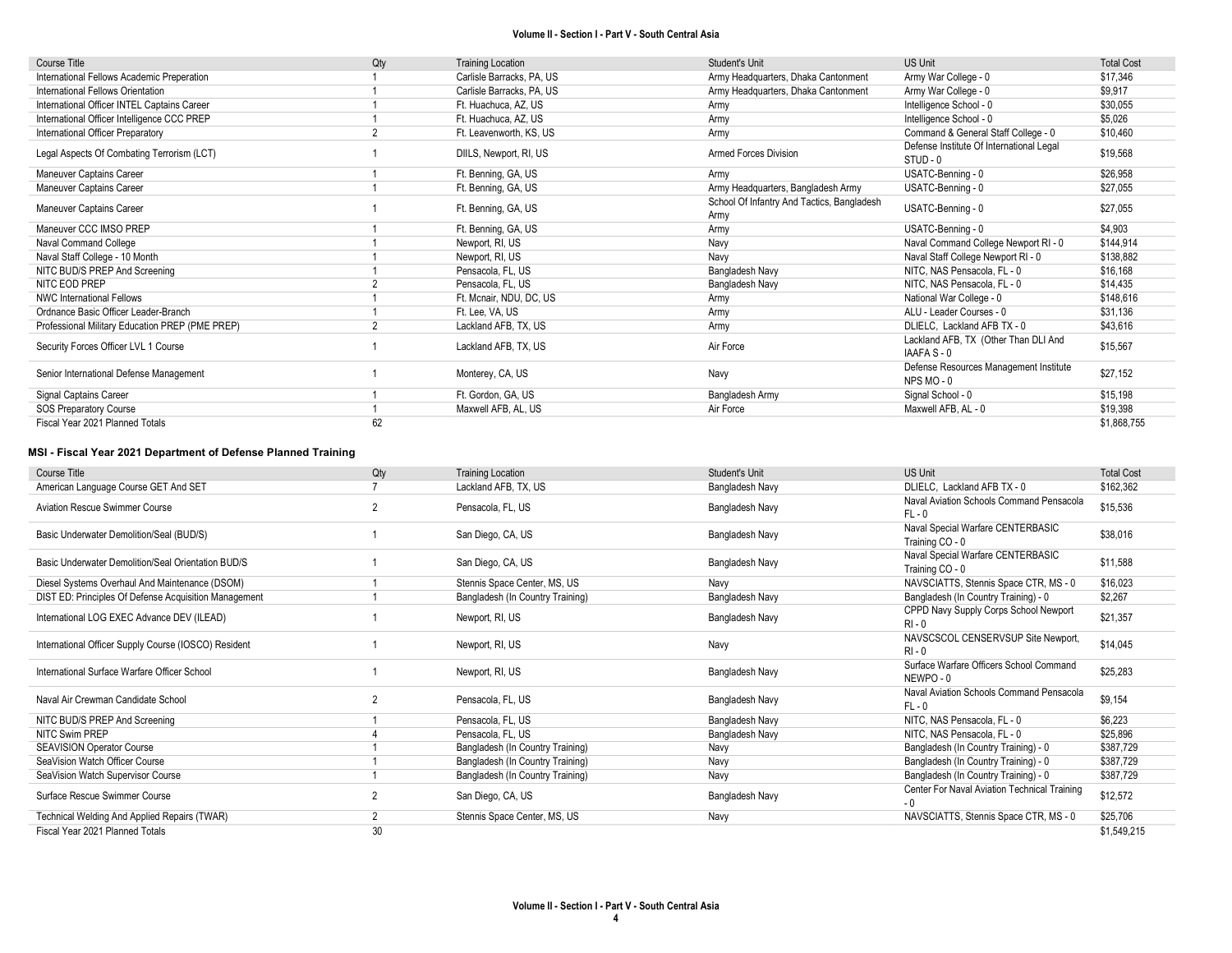#### PKO - Fiscal Year 2021 Department of State Planned Training

| Course Title                                 | <b>Training Location</b>        | Student's Unit | <b>US Unit</b>                      | <b>Total Cost</b> |
|----------------------------------------------|---------------------------------|----------------|-------------------------------------|-------------------|
| MET REG United Nations Staff Officers Course | Indonesia (In Country Training) | Navv           | Indonesia (In Country Training) - 0 | \$2,699           |
| Fiscal Year 2021 Planned Totals              |                                 |                |                                     | \$2,699           |

#### Section 333 - Fiscal Year 2021 Department of Defense Planned Training

| Course Title                                               | Qtv | <b>Training Location</b>     | Student's Unit | US Unit                               | <b>Total Cost</b> |
|------------------------------------------------------------|-----|------------------------------|----------------|---------------------------------------|-------------------|
| DIST ED: Instructor Development Course (IDC-DL)            |     | Stennis Space Center, MS, US | Navv           | NAVSCIATTS, SLIDELL BILLETING - 0     | \$31,284          |
| DIST ED: INTEL Fusion Operations And Integration (IFOI-DL) |     | Stennis Space Center, MS, US | Navv           | NAVSCIATTS, SLIDELL BILLETING - 0     | \$31,737          |
| International Tactical Communications Course (ITCC)        |     | Stennis Space Center, MS, US | Navv           | NAVSCIATTS, Stennis Space CTR, MS - 0 | \$43,400          |
| UAS Operations And Planning (UASOP)                        |     | Stennis Space Center, MS, US | Navv           | NAVSCIATTS, Stennis Space CTR, MS - 0 | \$36,726          |
| Fiscal Year 2021 Planned Totals                            |     |                              |                |                                       | \$143,147         |
|                                                            |     |                              |                |                                       |                   |
| Bangladesh Fiscal Year 2021 Planned Totals                 | 119 |                              |                |                                       | \$3,734,232       |
|                                                            |     |                              |                |                                       |                   |
| <b>Bangladesh Total</b>                                    | 131 |                              |                |                                       | \$4,606,028       |
|                                                            |     |                              |                |                                       |                   |

### Bhutan

#### Service Academies - Fiscal Year 2020 Department of Defense On-Going Training

| Course Title                              | Qty | <b>Training Location</b> | Student's Unit | US Unit - US Qty | <b>Total Cost</b> |
|-------------------------------------------|-----|--------------------------|----------------|------------------|-------------------|
| United States Military Academy (4th Year) |     | <b>USMA</b>              | USMA           | USMA - 0         | \$321,010         |
| Fiscal Year 2020 On-Going Program Totals  |     |                          |                |                  | \$321,010         |
|                                           |     |                          |                |                  |                   |
| Bhutan On-Going Fiscal Year 2020 Totals   |     |                          |                |                  | \$321,010         |
|                                           |     |                          |                |                  |                   |
| Bhutan Fiscal Year 2021 Planned Totals    |     |                          |                |                  |                   |
|                                           |     |                          |                |                  |                   |
| <b>Bhutan Total</b>                       |     |                          |                |                  | \$321,010         |
|                                           |     |                          |                |                  |                   |

### India

#### IMET-1 - Fiscal Year 2020 Department of State On-Going Training

| Course Title                                   | Qty | <b>Training Location</b>  | Student's Unit                    | US Unit - US Qty                     | <b>Total Cost</b> |
|------------------------------------------------|-----|---------------------------|-----------------------------------|--------------------------------------|-------------------|
| Air Command & Staff College (ACSC) Resident    |     | Maxwell AFB, AL, US       | 6 Squadron, Bhuj Gujrat           | Maxwell AFB, AL - 0                  | \$5,850           |
| Air War College (AWC) Resident Diploma Program |     | Maxwell AFB, AL, US       | 7 Wing, AF Station Ambala, India  | Maxwell AFB. AL - 0                  | \$5,590           |
| Army War College (Resident Course)             |     | Carlisle Barracks, PA, US | Indian Army                       | Army War College - 0                 | \$45,612          |
| Command And General Staff Officer S Course     |     | Ft. Leavenworth, KS, US   | Infantry, 4/9 Gorkha Rifles       | Command & General Staff College - 0  | \$48,817          |
|                                                |     |                           | Integrated HQ Ministry Of Defense | Naval Command College Newport RI - 0 | \$55,687          |
| Naval Command College                          |     | Newport, RI, US           | (Navy)/Directorate Of Personnel   |                                      |                   |
| Naval Staff College                            |     | Newport, RI, US           | Indian Coast Guard Ship Rajtarang | Naval Staff College Newport RI - 0   | \$53,686          |
| Naval Staff College                            |     | Newport, RI, US           | Indian Naval Ship Kochi           | Naval Staff College Newport RI - 0   | \$53,686          |
| Fiscal Year 2020 On-Going Program Totals       |     |                           |                                   |                                      | \$268,928         |
|                                                |     |                           |                                   |                                      |                   |
| India On-Going Fiscal Year 2020 Totals         |     |                           |                                   |                                      | \$268,928         |

#### CTIWFP - Fiscal Year 2021 Department of Defense Planned Training

| Course Title                                       | Qtv | <b>Training Location</b> | Student's Unit | <b>US Unit</b>                                       | <b>Total Cost</b> |
|----------------------------------------------------|-----|--------------------------|----------------|------------------------------------------------------|-------------------|
| Combating Terrorism Executive Seminar - Senior LEV |     | Ft. Mcnair. NDU. DC. US  | Army           | Near E-S Asia CTR For Security Studies<br>(NDU) - 0  | \$7,066           |
| Comprehensive Security Responses To Terrorism      |     | Honolulu, HI, US         | Army           | Asia Pacific CTR For Security Studies - 0            | \$46,000          |
| Law Of Military Operations (LOMO)                  |     | DIILS, Newport, RI, US   | Navy           | Defense Institute Of International Legal<br>STUD - 0 | \$13,567          |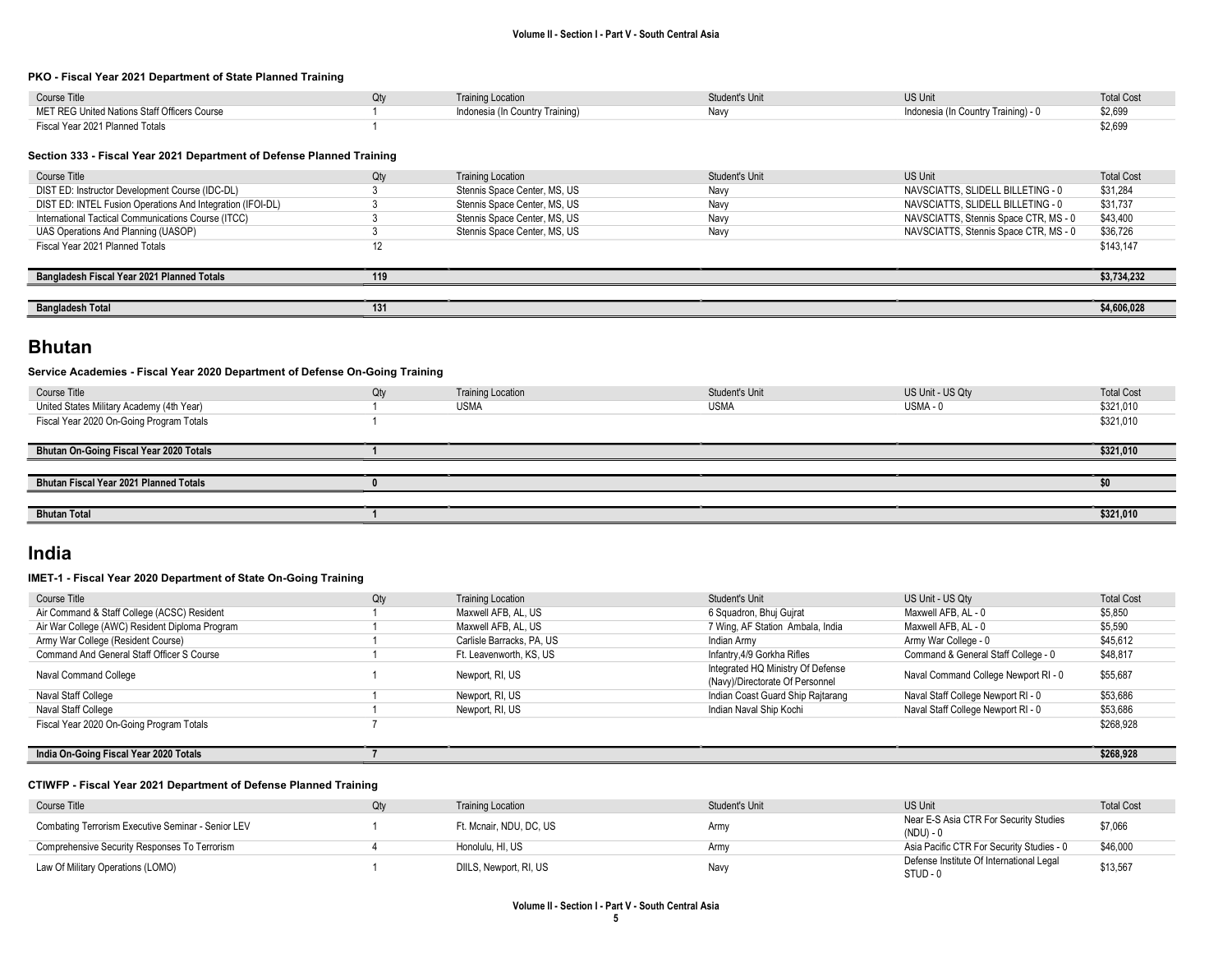| Course Title                              |  | <b>Training Location</b> | <b>Student's Unit</b> | <b>US Unit</b>                    | <b>Total Cost</b> |
|-------------------------------------------|--|--------------------------|-----------------------|-----------------------------------|-------------------|
| PACOM IIFP - 2                            |  | DIA, Honolulu, HI, US    | Air Force             | Defense Intelligence Agency/MC-I, | \$8,533           |
|                                           |  |                          |                       | Washington - 0                    |                   |
| Program On Terrorism And Security Studies |  | Garmisch, GY             | Army                  | Marshall Center - 0               | \$39,826          |
| Senior Executive Seminar                  |  | Garmisch, GY             | Armv                  | Marshall Center - 0               | \$6,555           |
| Fiscal Year 2021 Planned Totals           |  |                          |                       |                                   | \$121,547         |

#### DOHS/USCG - Fiscal Year 2021 Department of Homeland Security Planned Training

| Course Title                         | <b>Training Location</b> | Student's Unit | US Unit                                                     | <b>Total Cost</b> |
|--------------------------------------|--------------------------|----------------|-------------------------------------------------------------|-------------------|
| MTT Advanced Boarding Officer Course | Yorktown, VA, US         | Coast Guard    | COGARD International Training DET Tracen<br>Yorktown VA - 0 | ¢n                |
| Fiscal Year 2021 Planned Totals      |                          |                |                                                             |                   |

#### FMS - Fiscal Year 2021 Host Nation Planned Training

| Course Title                       | Qty | <b>Training Location</b>    | <b>Student's Unit</b> | <b>US Unit</b>                                       | <b>Total Cost</b> |
|------------------------------------|-----|-----------------------------|-----------------------|------------------------------------------------------|-------------------|
| <b>FCR Training</b>                |     | Redstone Arsenal, AL, US    | Army                  | Lockheed Martin - 0                                  | \$0               |
| LSO Initial Formal Ground Training |     | NAS Oceana, VA, US          | <b>INAS300</b>        | Landing Signal Officer School NAS Oceana<br>$VA - 0$ | \$6,126           |
| LSO Initial Formal Ground Training |     | NAS Oceana, VA, US          | INAS303               | Landing Signal Officer School NAS Oceana<br>$VA - 0$ | \$18,378          |
| <b>MRFI Training</b>               |     | Redstone Arsenal, AL, US    | Army                  | Lockheed Martin - 0                                  | \$0               |
| <b>MTT Aviation</b>                |     | India (In Country Training) | Army                  | India (In Country Training) - 0                      | \$0               |
| Fiscal Year 2021 Planned Totals    |     |                             |                       |                                                      | \$24,504          |

| Course Title                                          | Qty            | <b>Training Location</b>  | Student's Unit              | <b>US Unit</b>                                       | <b>Total Cost</b> |
|-------------------------------------------------------|----------------|---------------------------|-----------------------------|------------------------------------------------------|-------------------|
| <b>ACSC Preparatory Course</b>                        |                | Maxwell AFB, AL, US       | 15 SQN                      | Maxwell AFB, AL - 0                                  | \$14.308          |
| <b>ACSC Preparatory Course</b>                        |                | Maxwell AFB, AL, US       | OCU B AF STATION KALAIKUNDA | Maxwell AFB, AL - 0                                  | \$14,308          |
| ADA Captains Career Preparatory International         |                | Ft. Sill, OK, US          | Army                        | Air Defense Artillery School - 0                     | \$3,276           |
| Air Command & Staff College (ACSC) Resident           |                | Maxwell AFB, AL, US       | <b>15 SQN</b>               | Maxwell AFB, AL - 0                                  | \$36,006          |
| Air Command & Staff College (ACSC) Resident           |                | Maxwell AFB, AL, US       | OCU B AF STATION KALAIKUNDA | Maxwell AFB, AL - 0                                  | \$36,006          |
| Air Defense Artillery Captains Career                 |                | Ft. Sill. OK. US          | Army                        | Air Defense Artillery School - 0                     | \$23,723          |
| Air War College (AWC) Resident Diploma Program        |                | Maxwell AFB, AL, US       | Air Force                   | Maxwell AFB, AL - 0                                  | \$36.958          |
| Aircraft Maintenance Officer Course (AMOC)            |                | Sheppard AFB, TX, US      | Air Force                   | Sheppard AFB, TX - 0                                 | \$9,506           |
| Aircraft Maintenance Officer Course (AMOC)-PREREQ     |                | Sheppard AFB, TX, US      | Air Force                   | Sheppard AFB, TX - 0                                 | \$2,310           |
| <b>AMEDD Captains Career</b>                          |                | Ft. Sam Houston, TX, US   | Army                        | Medical Center Of Excellence (MEDCoE) - 0            | \$10,799          |
| AMEDD Captains Career PH 1                            |                | Ft. Sam Houston, TX, US   | Army                        | Medical Center Of Excellence (MEDCoE) - 0            | \$10,904          |
| Army War College (Resident Course)                    | $\overline{2}$ | Carlisle Barracks, PA, US | Indian Army                 | Army War College - 0                                 | \$94,768          |
| Aviation Safety Officer                               |                | Ft. Rucker, AL, US        | Army                        | U.S. Army Combat Readiness Center - 0                | \$6,075           |
| <b>AWC Preparatory Course</b>                         |                | Maxwell AFB, AL, US       | Air Force                   | Maxwell AFB, AL - 0                                  | \$13,636          |
| <b>CBRN Captains Career</b>                           | $\overline{2}$ | Ft. Leonard Wood, MO. US  | Army                        | Chemical School - 0                                  | \$46,652          |
| CIC International Fellows (U)                         |                | Ft. Mcnair, NDU, DC, US   | Army                        | NDU College Of Information And<br>Cyberspace - 0     | \$132,528         |
| Command And General Staff Officer S Course            |                | Ft. Leavenworth, KS, US   | Indian Army                 | Command & General Staff College - 0                  | \$54.202          |
| Command And General Staff Officer S Course PREP       |                | Ft. Leavenworth, KS, US   | Indian Army                 | Command & General Staff College - 0                  | \$4,199           |
| <b>EWO</b> International                              |                | Norfolk, VA, US           | Navy                        | Information Warfare Training Command,<br>Norfolk - 0 | \$2.617           |
| FA Off Advanced Preparatory-Allied Officer            |                | Ft. Sill, OK, US          | Army                        | Field Artillery School - 0                           | \$7,103           |
| Field Artillery Captains Career                       |                | Ft. Sill. OK. US          | Army                        | Field Artillery School - 0                           | \$33,663          |
| IF American Studies                                   | $\overline{2}$ | Ft. Mcnair, NDU, DC, US   | Army                        | National War College - 0                             | \$34,554          |
| IF Preparatory Course                                 | $\overline{2}$ | Ft. Mcnair, NDU, DC, US   | Army                        | National War College - 0                             | \$33,940          |
| International Anti-Terrorism/Anti Piracy (IATP)       |                | Pensacola, FL, US         | Navy                        | NITC. NAS Pensacola. FL - 0                          | \$5,341           |
| International Fellows Orientation                     | $\overline{2}$ | Carlisle Barracks, PA, US | Indian Army                 | Army War College - 0                                 | \$15,094          |
| International Officer Logistics Preparatory           |                | Ft. Lee. VA. US           | Army                        | Army Logistics Management College - 0                | \$3,469           |
| International Officer Preparatory                     |                | Ft. Leavenworth, KS, US   | Indian Army                 | Command & General Staff College - 0                  | \$3,964           |
| Joint Targeting Staff Familiarization Partners Course |                | Virginia Beach, VA, US    | Navy                        | Joint Targeting School - 0                           | \$1,407           |
| Logistics Captains Career (LOG-C-3)                   |                | Ft. Lee, VA, US           | Army                        | ALU - Leader Courses - 0                             | \$23,341          |
| <b>Maneuver Captains Career</b>                       |                | Ft. Benning, GA, US       | Army                        | USATC-Benning - 0                                    | \$22.000          |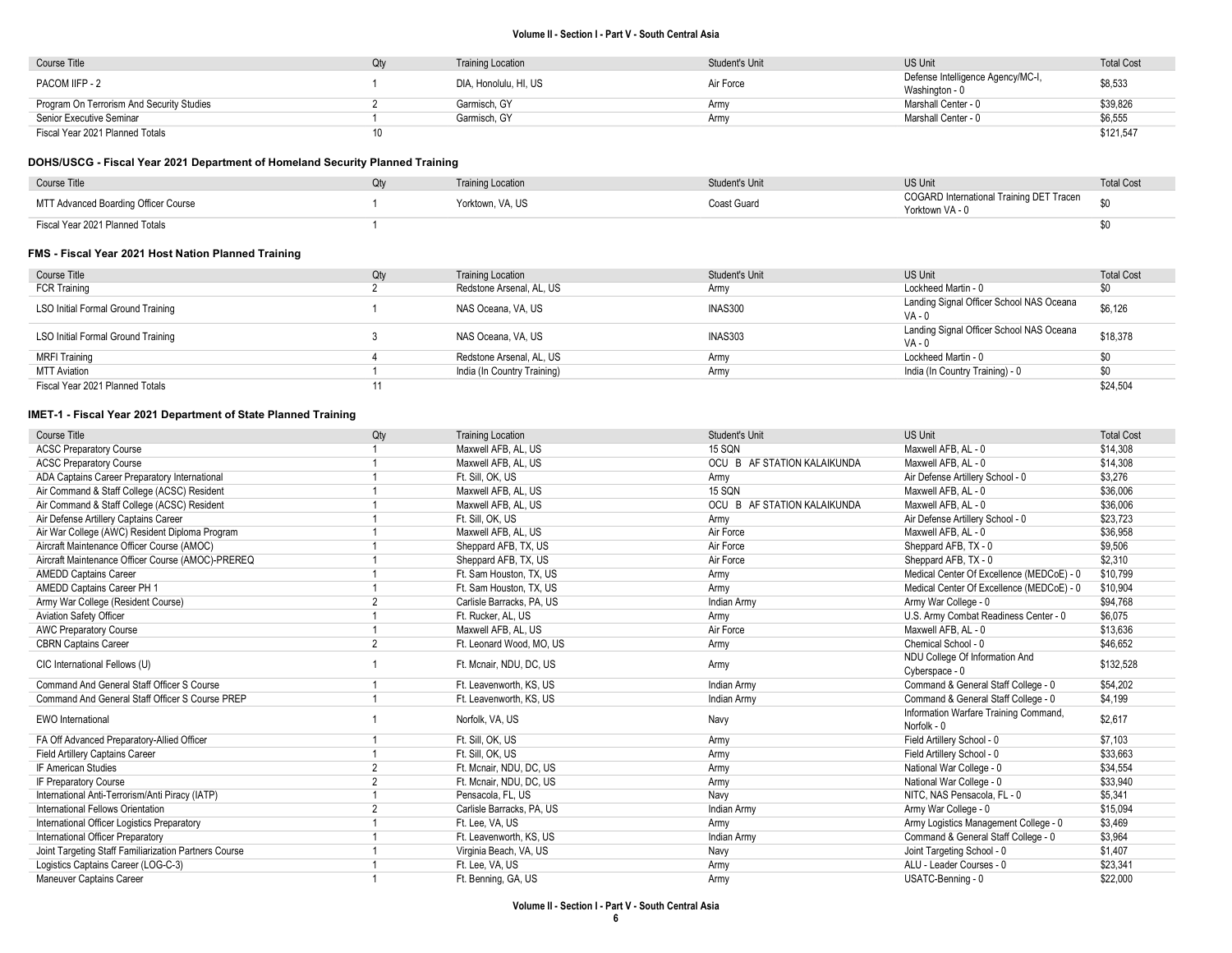| Course Title                         | Qty | <b>Training Location</b> | Student's Unit         | US Unit                                   | <b>Total Cost</b> |
|--------------------------------------|-----|--------------------------|------------------------|-------------------------------------------|-------------------|
| Maneuver CCC IMSO PREP               |     | Ft. Benning, GA, US      | Army                   | USATC-Benning - 0                         | \$4,027           |
| Maneuver SLC                         |     | Ft. Benning, GA, US      | Army                   | NCO Academy - Infantry - 0                | \$5,862           |
| Maritime ASW Operations              |     | San Diego, CA, US        | Navy                   | <b>CSCS Fleet Anti-Submarine Warfare</b>  | \$5,659           |
|                                      |     |                          |                        | Training CE - 0                           |                   |
| Medical Strategic Leadership Program |     | Ft. Sam Houston, TX, US  | Army                   | Medical Center Of Excellence (MEDCoE) - 0 | \$10,132          |
| Naval Command College                |     | Newport, RI, US          | Navy                   | Naval Command College Newport RI - 0      | \$108,314         |
| Naval Staff College                  |     | Newport, RI, US          | <b>INS Dronacharya</b> | Naval Staff College Newport RI - 0        | \$101,942         |
| <b>NWC International Fellows</b>     |     | Ft. Mcnair, NDU, DC, US  | Army                   | National War College - 0                  | \$122.032         |
| Sling Load Inspector Certification   |     | Ft. Lee, VA, US          | Army                   | Quartermaster School - 0                  | \$2,054           |
| Fiscal Year 2021 Planned Totals      | 43  |                          |                        |                                           | \$1.096.679       |

#### IMET-2 - Fiscal Year 2021 Department of State Planned Training

| Course Title                               | Qty | <b>Training Location</b> | Student's Unit | <b>US Unit</b>           | <b>Total Cost</b> |
|--------------------------------------------|-----|--------------------------|----------------|--------------------------|-------------------|
| IF American Studies (SEV) (2ND Part)       |     | Ft. Mcnair, NDU, DC, US  | Army           | National War College - 0 | \$8,138           |
| NWC International Fellows (SEV) (2ND Part) |     | Ft. Mcnair, NDU, DC, US  | Army           | National War College - 0 | \$30,947          |
| Fiscal Year 2021 Planned Totals            |     |                          |                |                          | \$39,085          |
|                                            |     |                          |                |                          |                   |
| India Fiscal Year 2021 Planned Totals      | 67  |                          |                |                          | \$1,281,815       |
|                                            |     |                          |                |                          |                   |
| <b>India Total</b>                         |     |                          |                |                          | \$1,550,743       |

# Kazakhstan, Republic Of

#### Service Academies - Fiscal Year 2020 Department of Defense On-Going Training

| Course Title                             | Jtv | <b>Training Location</b> | <b>Student's Unit</b> | US Unit - US Qty | <b>Total Cost</b> |
|------------------------------------------|-----|--------------------------|-----------------------|------------------|-------------------|
| United States Air Force Academy          |     | Colorado Springs, CO     | <b>USAFA</b>          | USAFA - 0        | \$87,336          |
| Fiscal Year 2020 On-Going Program Totals |     |                          |                       |                  | \$87,336          |
|                                          |     |                          |                       |                  |                   |

#### Kazakhstan, Republic Of On-Going Fiscal Year 2020 Totals 1 \$87,336

#### CTIWFP - Fiscal Year 2021 Department of Defense Planned Training

| Course Title                                       | Qtv | <b>Training Location</b> | Student's Unit   | <b>US Unit</b>                                | <b>Total Cost</b> |
|----------------------------------------------------|-----|--------------------------|------------------|-----------------------------------------------|-------------------|
| Combating Terrorism Executive Seminar - Senior LEV |     | Ft. Mcnair. NDU. DC. US  | Army             | College Of International Security Affairs - 0 | \$2,800           |
| Program On Terrorism And Security Studies          |     | Garmisch, GY             | Army             | Marshall Center - 0                           | \$43.176          |
| Senior Executive Seminar                           |     | Garmisch, GY             | Arm <sup>1</sup> | Marshall Center - 0                           | \$13,110          |
| Fiscal Year 2021 Planned Totals                    |     |                          |                  |                                               | \$59,086          |

| Course Title                                           | Qty | <b>Training Location</b>  | Student's Unit                                                         | <b>US Unit</b>              | <b>Total Cost</b> |
|--------------------------------------------------------|-----|---------------------------|------------------------------------------------------------------------|-----------------------------|-------------------|
| American Language Course General English Training Only |     | Lackland AFB, TX, US      | military unit 14776, Special Operations<br>Forces, Ministry of Defense | DLIELC. Lackland AFB TX - 0 | \$24,261          |
| American Language Course General English Training Only |     | Lackland AFB, TX, US      | military unit 20030, Special Operations<br>Forces, Ministry of Defense | DLIELC. Lackland AFB TX - 0 | \$24,261          |
| American Language Course GET And SET                   |     | Lackland AFB, TX, US      | Combat Training Department, Ministry of<br>Defense                     | DLIELC. Lackland AFB TX - 0 | \$27,685          |
| American Language Course GET And SET                   |     | Lackland AFB, TX, US      | Land Forces Command                                                    | DLIELC. Lackland AFB TX - 0 | \$23,455          |
| American Language Course GET And SET                   |     | Lackland AFB, TX, US      | military unit 14776, Special Forces<br>Command, Ministry of Defense    | DLIELC. Lackland AFB TX - 0 | \$27,685          |
| American Language Course GET And SET                   |     | Lackland AFB, TX, US      | military unit 19033, Land Forces Command,<br>Ministry of Defense       | DLIELC. Lackland AFB TX - 0 | \$71.376          |
| American Language Course GET And SET                   |     | Lackland AFB, TX, US      | Military Unit 32388, Land Forces Command,<br>Ministry Of Defense       | DLIELC. Lackland AFB TX - 0 | \$19,573          |
| American Language Course GET And SET                   |     | Lackland AFB, TX, US      | military unit 53975, Land Forces Command,<br>Ministry of Defense       | DLIELC. Lackland AFB TX - 0 | \$19,573          |
| Army War College (Resident Course)                     |     | Carlisle Barracks, PA, US | Land Forces Command                                                    | Army War College - 0        | \$66,938          |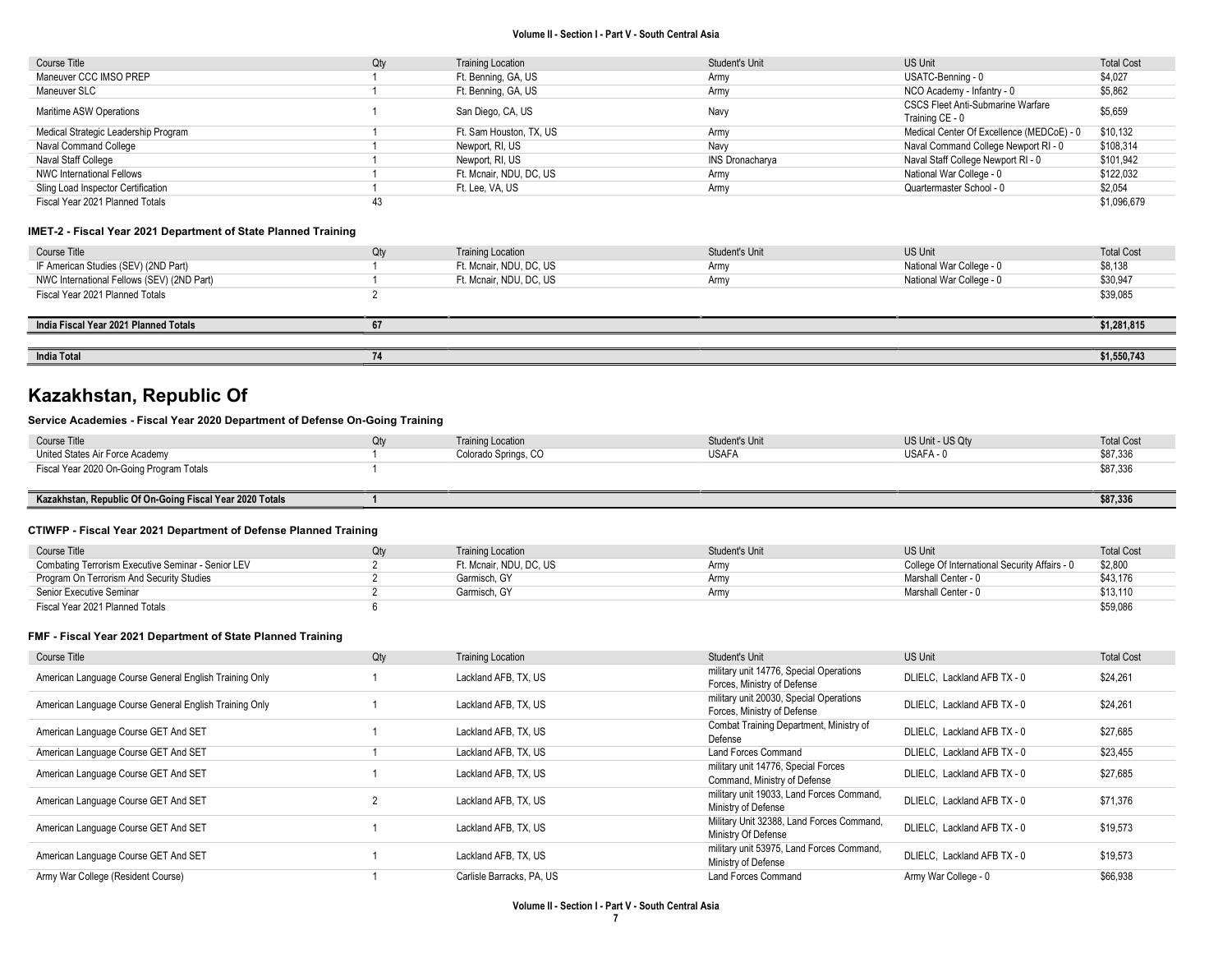| <b>Course Title</b>                                    | Qty            | <b>Training Location</b>         | Student's Unit                                                         | <b>US Unit</b>                                         | <b>Total Cost</b> |
|--------------------------------------------------------|----------------|----------------------------------|------------------------------------------------------------------------|--------------------------------------------------------|-------------------|
| DIST ED: Instructor Development Course (IDC-DL)        |                | Stennis Space Center, MS, US     | military unit 14776, Special Operations<br>Forces, Ministry of Defense | NAVSCIATTS, SLIDELL BILLETING - 0                      | \$2,980           |
| DIST ED: Instructor Development Course (IDC-DL)        |                | Stennis Space Center, MS, US     | military unit 20030, Special Operations<br>Forces, Ministry of Defense | NAVSCIATTS, SLIDELL BILLETING - 0                      | \$2,980           |
| Eisenhower School                                      |                | Ft. Mcnair, NDU, DC, US          | Combat Training Department, Ministry of<br>Defense                     | Eisenhower School For National Security - 0            | \$153,019         |
| Ground Safety Officer Course                           |                | Ft. Rucker, AL, US               | Military Unit 32388, Land Forces Command,<br>Ministry Of Defense       | U.S. Army Combat Readiness Center - 0                  | \$8,628           |
| Ground Safety Officer Course                           |                | Ft. Rucker, AL, US               | military unit 53975, Land Forces Command,<br>Ministry of Defense       | U.S. Army Combat Readiness Center - 0                  | \$8,628           |
| <b>High Risk/Specialty Physical</b>                    | $\overline{2}$ | Lackland AFB, TX, US             | military unit 19033, Land Forces Command,<br>Ministry of Defense       | DLIELC, Lackland AFB TX - 0                            | \$7,023           |
| IF American Studies                                    |                | Ft. Mcnair, NDU, DC, US          | Combat Training Department, Ministry of<br>Defense                     | National War College - 0                               | \$17,277          |
| IF Preparatory Course                                  |                | Ft. Mcnair, NDU, DC, US          | Combat Training Department, Ministry of<br>Defense                     | National War College - 0                               | \$21,163          |
| International EOD Phase I                              | $\overline{2}$ | Eglin AFB, FL, US                | military unit 19033, Land Forces Command,<br>Ministry of Defense       | Naval School Explosive Ordnance Disposal<br>$EGLI - 0$ | \$44,074          |
| International EOD Phase II Surface                     | $\overline{2}$ | Eglin AFB, FL, US                | military unit 19033, Land Forces Command,<br>Ministry of Defense       | Naval School Explosive Ordnance Disposal<br>$EGLI - 0$ | \$68,212          |
| International Fellows Orientation                      |                | Carlisle Barracks, PA, US        | <b>Land Forces Command</b>                                             | Army War College - 0                                   | \$10,231          |
| International SOF Tactical Patrol Leader (TPL) (KG/DB) |                | Stennis Space Center, MS, US     | military unit 14776, Special Operations<br>Forces, Ministry of Defense | NAVSCIATTS, Stennis Space CTR, MS - 0                  | \$17,324          |
| International SOF Tactical Patrol Leader (TPL) (KG/DB) |                | Stennis Space Center, MS, US     | military unit 20030, Special Operations<br>Forces, Ministry of Defense | NAVSCIATTS, Stennis Space CTR, MS - 0                  | \$17,324          |
| <b>INTL Counterterrorism Fellows Program</b>           |                | Ft. Mcnair, NDU, DC, US          | military unit 14776, Special Forces<br>Command, Ministry of Defense    | College Of International Security Affairs - 0          | \$151,325         |
| INTL Counterterrorism Fellows Program (PREP)           |                | Ft. Mcnair, NDU, DC, US          | military unit 14776, Special Forces<br>Command, Ministry of Defense    | College Of International Security Affairs - 0          | \$20,738          |
| Psychological Operations Training (A&SS)               |                | Ft. Bragg, NC, US                | Army                                                                   | JFK Special Warfare Center - 0                         | \$16,453          |
| Trauma Nurse Cert                                      |                | Kazakhstan (In Country Training) | Air Force                                                              | Kazakhstan (In Country Training) - 0                   | \$35,000          |
| Fiscal Year 2021 Planned Totals                        | 30             |                                  |                                                                        |                                                        | \$907,186         |

### PKO - Fiscal Year 2021 Department of State Planned Training

| Course Title                                  | <b>Training Location</b>         | Student's Unit | <b>US Unit</b>                       | <b>Total Cost</b> |
|-----------------------------------------------|----------------------------------|----------------|--------------------------------------|-------------------|
| DIMO MTT CASEVAC                              | Kazakhstan (In Country Training) | Air Force      | Kazakhstan (In Country Training) - 0 | \$0               |
| DIST ED: Virtual MTT Medical Planners For PKO | Kazakhstan (In Country Training) | Air Force      | Kazakhstan (In Country Training) - 0 | \$0               |
| Fiscal Year 2021 Planned Totals               |                                  |                |                                      |                   |

#### Section 333 - Fiscal Year 2021 Department of Defense Planned Training

| Course Title                                   | Qty | <b>Training Location</b>                           | Student's Unit | US Unit                                                | <b>Total Cost</b> |
|------------------------------------------------|-----|----------------------------------------------------|----------------|--------------------------------------------------------|-------------------|
| Kazakhstan BGS Information Exchange / FAM (KZ) |     | Kazakhstan (In Country Training)                   | Navy           | Kazakhstan (In Country Training) - 0                   | \$207,786         |
| Kazakhstan BGS Information Exchange / FAM (KZ) |     | U.S. DHS Border Patrol Tucson, AZ                  | Navy           | U.S. DHS Border Patrol Tucson. AZ - 0                  | \$0               |
| Kazakhstan BGS Information Exchange / FAM (KZ) |     | US Coast Guard Sector / Air Station Corpus Christi | Navy           | US Coast Guard Sector / Air Station Corpus<br>$Ch - 0$ | \$33,840          |
| Kazakhstan BGS Information Exchange / FAM (KZ) |     | US CUSTOMS BORDER PROTECTION, WASHINGTON,<br>DC    | Navy           | US Customs Border Protection, Washington,<br>$DC - 0$  | \$0               |
| MTT Instructor Development Course (IDC)        |     | Kazakhstan (In Country Training)                   | Navy           | Kazakhstan (In Country Training) - 0                   | \$0               |
| MTT JSOU SOF Staff Development Course          |     | Kazakhstan (In Country Training)                   | Navy           | Kazakhstan (In Country Training) - 0                   | \$65,915          |
| MTT OMC In Country Training                    |     | Kazakhstan (In Country Training)                   | Navv           | Kazakhstan (In Country Training) - 0                   | \$169,262         |
| New Equipment Training                         |     | Redstone Arsenal, AL, US                           | Army           | AeroVironment - 0                                      | \$456,817         |
| <b>OCONUS MPU-5 Training</b>                   |     | Kazakhstan (In Country Training)                   | Army           | Kazakhstan (In Country Training) - 0                   | \$0               |
| UAS Operations And Planning (UASOP)            |     | Stennis Space Center, MS, US                       | Navy           | NAVSCIATTS, Stennis Space CTR, MS - 0                  | \$103,510         |
| Fiscal Year 2021 Planned Totals                |     |                                                    |                |                                                        | \$1.037.130       |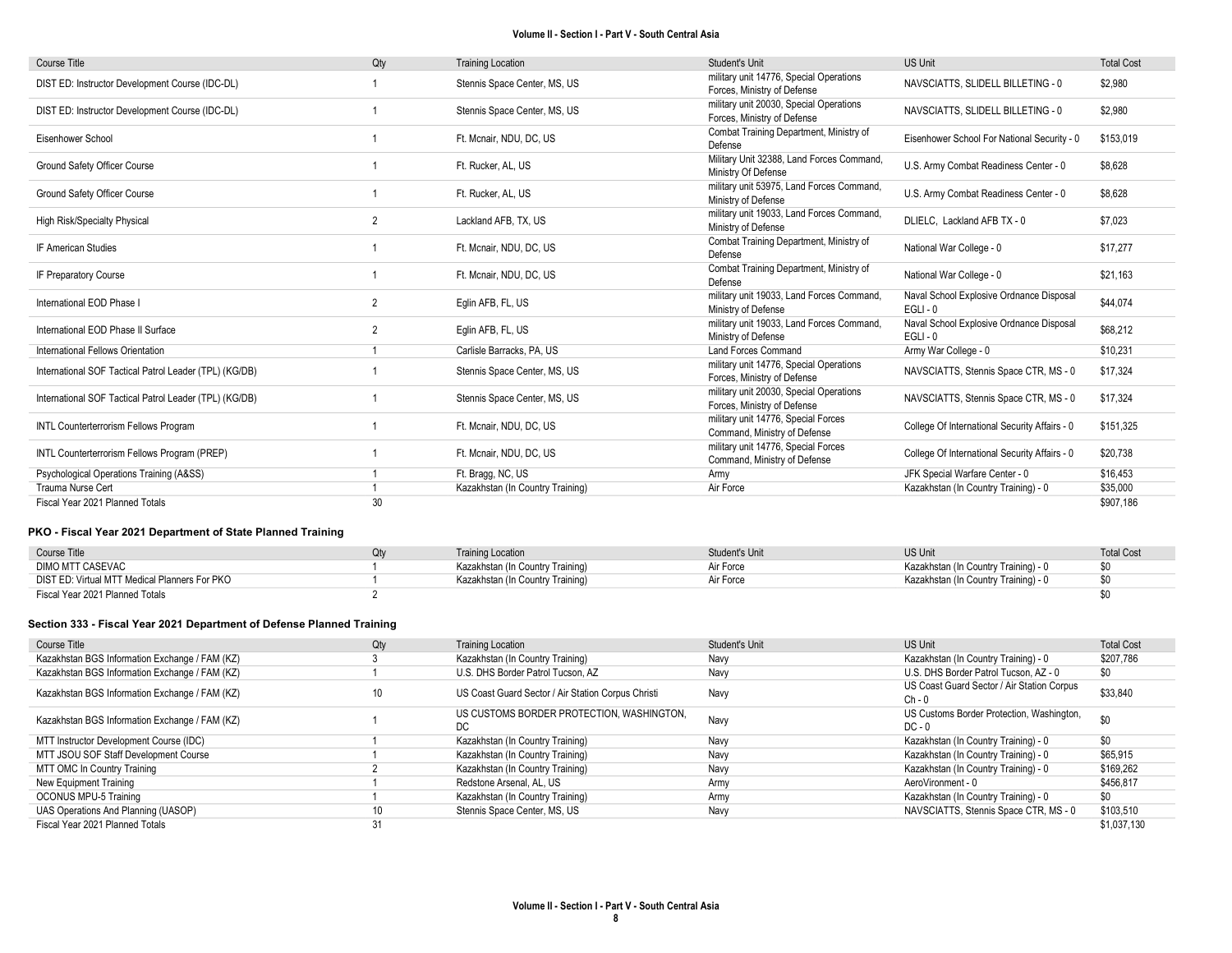| blic Of Fiscal Year 2021 Planned Totals<br>Kazakh<br>Donuk<br>.istar | <br>\$2,003,402 |
|----------------------------------------------------------------------|-----------------|
|                                                                      |                 |
| Kazakhstan, Republic Of Total                                        | \$2,090,738     |

# Kyrgyzstan

| l Year 2020 Totals<br>้ๆ On-Goinเ<br>Kyrgyzsta<br>----<br>ascar<br>. |  |  |  |
|----------------------------------------------------------------------|--|--|--|
|                                                                      |  |  |  |

#### CTIWFP - Fiscal Year 2021 Department of Defense Planned Training

| Course Title                                        | Qty | <b>Training Location</b> | Student's Unit | US Unit                                              | <b>Total Cost</b> |
|-----------------------------------------------------|-----|--------------------------|----------------|------------------------------------------------------|-------------------|
| Combating Terrorism Executive Seminar - Senior LEV  |     | Ft. Mcnair, NDU, DC, US  | Army           | College Of International Security Affairs - 0        | \$1,574           |
| Comprehensive Security Responses To Terrorism       |     | Honolulu, HI, US         | Army           | Asia Pacific CTR For Security Studies - 0            | \$11,500          |
| Legal Aspects Of Defense SUP Of Civil AUTH (LADSCA) |     | DIILS, Newport, RI, US   | Navy           | Defense Institute Of International Legal<br>STUD - 0 | \$13,253          |
| Program On Terrorism And Security Studies           |     | Garmisch, GY             | Army           | Marshall Center - 0                                  | \$24.363          |
| Senior Executive Seminar                            |     | Garmisch, GY             | Army           | Marshall Center - 0                                  | \$13.110          |
| Special Operations Combating Terrorism              |     | Macdill ABF, FL, US      | Air Force      | JSOU - MacDill AFB - 0                               | \$9,723           |
| Fiscal Year 2021 Planned Totals                     |     |                          |                |                                                      | \$73.523          |

#### IMET-1 - Fiscal Year 2021 Department of State Planned Training

| Course Title                                | Qty | <b>Training Location</b> | Student's Unit                                     | <b>US Unit</b>              | <b>Total Cost</b> |
|---------------------------------------------|-----|--------------------------|----------------------------------------------------|-----------------------------|-------------------|
| American Language Course GET And SET        |     | Lackland AFB, TX, US     | Kyrgyz National Military College, General<br>Staff | DLIELC, Lackland AFB TX - 0 | \$25,461          |
| American Language Course GET And SET        |     | Lackland AFB, TX, US     | Special Forces Unit, Land Forces, General<br>Staff | DLIELC, Lackland AFB TX - 0 | \$27,141          |
| American Language Course GET And SET        |     | Lackland AFB, TX, US     | Unit 02731, Commo Directorate, General<br>Staff    | DLIELC, Lackland AFB TX - 0 | \$38,795          |
| International Officer INTEL Captains Career |     | Ft. Huachuca, AZ, US     | Special Forces Unit, Land Forces, General<br>Staff | Intelligence School - 0     | \$31,711          |
| International Officer Intelligence CCC PREP |     | Ft. Huachuca, AZ, US     | Special Forces Unit, Land Forces, General<br>Staff | Intelligence School - 0     | \$5,026           |
| <b>Maneuver Captains Career</b>             |     | Ft. Benning, GA, US      | Kyrgyz National Military College, General<br>Staff | USATC-Benning - 0           | \$26,758          |
| Maneuver CCC IMSO PREP                      |     | Ft. Benning, GA, US      | Kyrgyz National Military College, General<br>Staff | USATC-Benning - 0           | \$4,806           |
| Signal Captains Career                      |     | Ft. Gordon, GA, US       | Unit 02731, Commo Directorate, General<br>Staff    | Signal School - 0           | \$14,937          |
| Fiscal Year 2021 Planned Totals             | 8   |                          |                                                    |                             | \$174,635         |
| Kyrgyzstan Fiscal Year 2021 Planned Totals  | 15  |                          |                                                    |                             | \$248,158         |
|                                             |     |                          |                                                    |                             |                   |
| Kyrgyzstan Total                            | 15  |                          |                                                    |                             | \$248,158         |

## Maldives

### FMF - Fiscal Year 2020 Department of State On-Going Training

| Course Title                             | <b>Training Location</b> | <b>Student's Unit</b>           | US Unit - US Qty                       | <b>Total Cost</b> |
|------------------------------------------|--------------------------|---------------------------------|----------------------------------------|-------------------|
| International Maritime Officer (IMOC)    | Yorktown, VA, US         | <b>MNDF</b>                     | COGARD Training Center Yorktown VA - 0 | \$14.392          |
| Naval Staff College                      | Newport, RI, US          | Maldives National Defense Force | Naval Staff College Newport RI - 0     | \$77,026          |
| Fiscal Year 2020 On-Going Program Totals |                          |                                 |                                        | \$91.418          |

### IMET-1 - Fiscal Year 2020 Department of State On-Going Training

| Course Title                                 |             |               | US Unit - US Qtv                          | <b>Total Cost</b> |
|----------------------------------------------|-------------|---------------|-------------------------------------------|-------------------|
| Combating Terrorism Policy And Strategy - MA | Montorov CA | NIOT.<br>NUIC | Naval Postgraduate School Monterey CA - 0 | \$162,119         |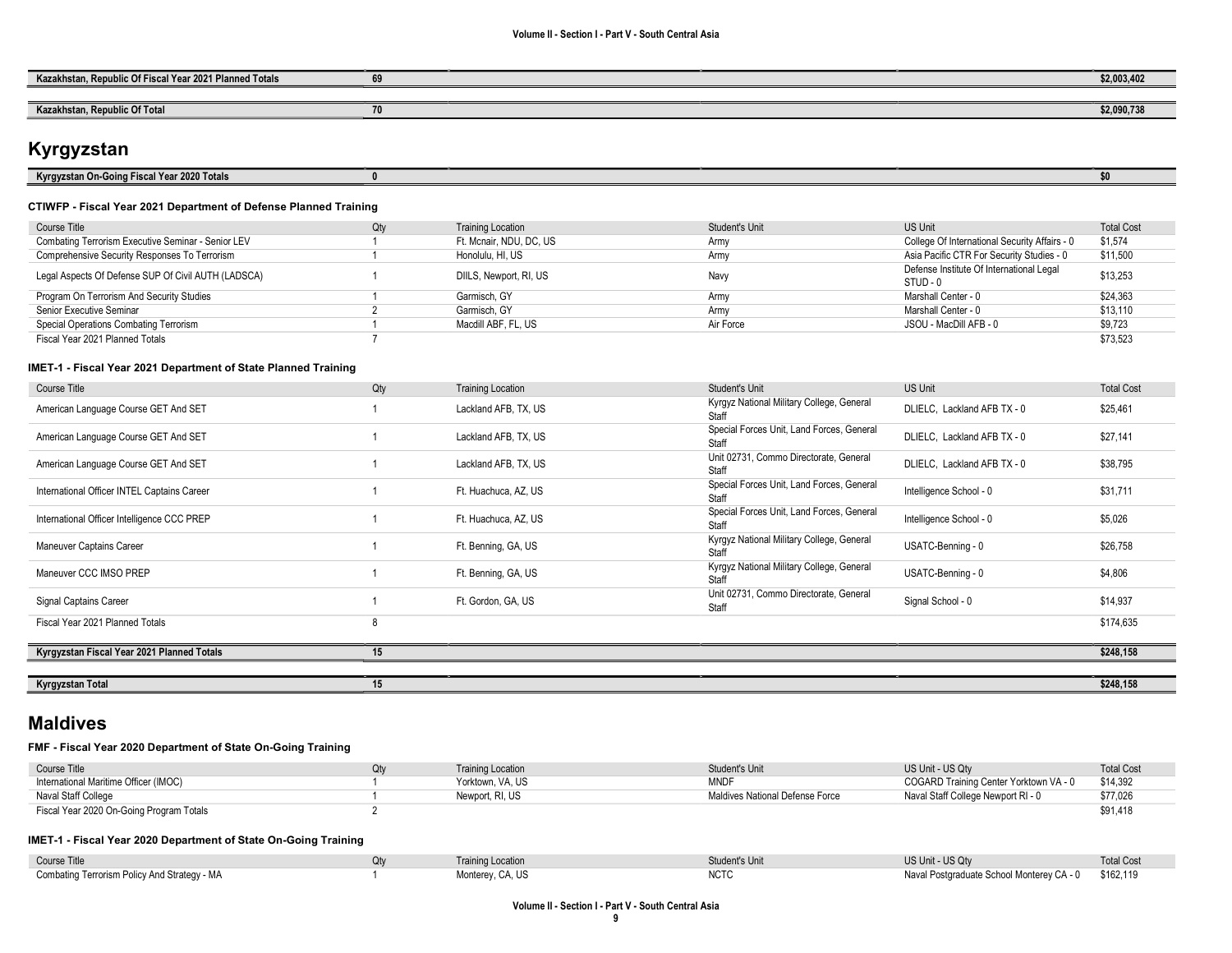| Course Title                                         | Qtv | <b>Training Location</b>              | Student's Unit | US Unit - US Qtv                         | <b>Total Cost</b> |
|------------------------------------------------------|-----|---------------------------------------|----------------|------------------------------------------|-------------------|
| International Maritime Staff Officer Course (I-MSOC) |     | NAVAL WAR COLLEGE INTL MARITIME STAFF | <b>MNDF</b>    | Naval War College International Maritime | \$35,092          |
|                                                      |     | OPERATORS COURSE                      |                | Staff OPERATO - 0                        |                   |
| Maneuver CCC IMSO PREP                               |     | Ft. Benning, GA, US                   | <b>MNDF</b>    | USATC-Benning - 0                        | \$2,863           |
| Signal Basic Officer Leader-Branch                   |     | Ft. Gordon. GA. US                    | <b>MNDF</b>    | Signal School - 0                        | \$19,758          |
| Fiscal Year 2020 On-Going Program Totals             |     |                                       |                |                                          | \$219,832         |

### Service Academies - Fiscal Year 2020 Department of Defense On-Going Training

| Course Title                              | Qtv | <b>Training Location</b> | Student's Unit | US Unit - US Qty | <b>Total Cost</b> |
|-------------------------------------------|-----|--------------------------|----------------|------------------|-------------------|
| United States Naval Academy (1 Year)      |     | Annapolis, MD            | <b>USNA</b>    | $USNA - 0$       | \$87,336          |
| Fiscal Year 2020 On-Going Program Totals  |     |                          |                |                  | \$87,336          |
|                                           |     |                          |                |                  |                   |
| Maldives On-Going Fiscal Year 2020 Totals |     |                          |                |                  | \$398,586         |

#### CTIWFP - Fiscal Year 2021 Department of Defense Planned Training

| Course Title                                       | Qty | <b>Training Location</b> | <b>Student's Unit</b>             | US Unit                                              | <b>Total Cost</b> |
|----------------------------------------------------|-----|--------------------------|-----------------------------------|------------------------------------------------------|-------------------|
| College Of International Security Affairs          |     | Ft. Mcnair, NDU, DC, US  | Army                              | College Of International Security Affairs - 0        | \$33,373          |
| Combating Terrorism Executive Seminar - Senior LEV |     | Ft. Mcnair, NDU, DC, US  | Army                              | Near E-S Asia CTR For Security Studies<br>(NDU) - 0  | \$1,574           |
| Comprehensive Security Responses To Terrorism      |     | Honolulu, HI, US         | Army                              | Asia Pacific CTR For Security Studies - 0            | \$23,000          |
| Information Strategy And Political Warfare MS      |     | Monterey, CA, US         | <b>Maldives Coast Guard</b>       | Naval Postgraduate School Monterey CA - 0            | \$181,074         |
| International Anti-Terrorism/Anti Piracy (IATP)    |     | Pensacola, FL, US        | <b>MNDF</b>                       | NITC, NAS Pensacola, FL - 0                          | \$5,926           |
| International Information Warfare - MS             |     | Monterey, CA, US         | Navy                              | Naval Postgraduate School Monterey CA - 0            | \$155,182         |
| INTL Counterterrorism Fellows (RDFP) (1ST PART)    |     | Ft. Mcnair. NDU. DC. US  | <b>MNDF</b>                       | College Of International Security Affairs - 0        | \$30,614          |
| INTL Counterterrorism Fellows Program (PREP)       |     | Ft. Mcnair, NDU, DC, US  | <b>MNDF</b>                       | College Of International Security Affairs - 0        | \$103,763         |
| Legal Aspects Of Combating Terrorism (LCT)         |     | DIILS, Newport, RI, US   | <b>MNDF</b>                       | Defense Institute Of International Legal<br>STUD - 0 | \$13,583          |
| PACOM IIFP - 2                                     |     | DIA, Honolulu, HI, US    | Air Force                         | Defense Intelligence Agency/MC-I,<br>Washington - 0  | \$12.033          |
| Program On Terrorism And Security Studies          |     | Garmisch, GY             | Army                              | Marshall Center - 0                                  | \$120             |
| Program On Terrorism And Security Studies          |     | Garmisch, GY             | Defence Intelligence Service      | Marshall Center - 0                                  | \$120             |
| Program On Terrorism And Security Studies          |     | Garmisch, GY             | National Counter Terrorism Centre | Marshall Center - 0                                  | \$120             |
| Fiscal Year 2021 Planned Totals                    | 14  |                          |                                   |                                                      | \$560,482         |

#### FMF - Fiscal Year 2021 Department of State Planned Training

| Course Title                                          | <b>Training Location</b> | Student's Unit | US Unit                                      | <b>Total Cost</b> |
|-------------------------------------------------------|--------------------------|----------------|----------------------------------------------|-------------------|
| ALC Specialized English Training Only                 | Lackland AFB, TX, US     | MNDF           | DLIELC. Lackland AFB TX - 0                  | \$22,013          |
| Hydrographic Management & Engineering Program (IHMEP) | Ncbc Gulfport, MS, US    | <b>MNDF</b>    | Information Warfare Training Group Gulfport, | \$64,482          |
| Joint Diving Officer (JDO)                            | Panama City, FL, US      | <b>MNDF</b>    | NAVDIVSALVTRACEN Panama City FL - 0          | \$43,256          |
| NITC Dive PREP And Screening                          | Pensacola, FL, US        | <b>MNDF</b>    | NITC. NAS Pensacola. FL - 0                  | \$10,884          |
| Fiscal Year 2021 Planned Totals                       |                          |                |                                              | \$140,635         |

| Course Title                                           | Qty | <b>Training Location</b>   | <b>Student's Unit</b>           | US Unit                                  | <b>Total Cost</b> |
|--------------------------------------------------------|-----|----------------------------|---------------------------------|------------------------------------------|-------------------|
| Airborne                                               |     | Ft. Benning, GA, US        | Army                            | Infantry School - 0                      | \$3,972           |
| American Language Course General English Training Only |     | Lackland AFB, TX, US       | MALDIVES NATIONAL DEFENSE FORCE | DLIELC. Lackland AFB TX - 0              | \$21,673          |
| Basic Leader                                           |     | Schofield Barracks, HI, US | Army                            | NCOA Hawaii (Schofield Barracks) - 0     | \$6,387           |
| <b>Boarding Officer Basic</b>                          |     | Charleston, SC, US         | Navy                            | USCG Maritime Law Enforcement ACAD       | \$26,154          |
|                                                        |     |                            |                                 | FLETC CHAR - 0                           |                   |
| Command And General Staff Officer S Course             |     | Ft. Leavenworth, KS, US    | <b>MNDF</b>                     | Command & General Staff College - 0      | \$75,626          |
| Command And General Staff Officer S Course PREP        |     | Ft. Leavenworth, KS, US    | <b>MNDF</b>                     | Command & General Staff College - 0      | \$5,711           |
| Human Rights And Law Of Armed Conflict (HRLC)          |     | DIILS, Newport, RI, US     | <b>MNDF</b>                     | Defense Institute Of International Legal | \$11,831          |
|                                                        |     |                            |                                 | STUD - 0                                 |                   |
| International Anti-Terrorism/Anti Piracy (IATP)        |     | Pensacola, FL, US          | <b>MNDF</b>                     | NITC, NAS Pensacola, FL - 0              | \$11.858          |
| International Officer INTEL Captains Career            |     | Ft. Huachuca, AZ, US       | Army                            | Intelligence School - 0                  | \$29,755          |
| International Officer Intelligence CCC PREP            |     | Ft. Huachuca, AZ, US       | Army                            | Intelligence School - 0                  | \$5.026           |
|                                                        |     |                            |                                 |                                          |                   |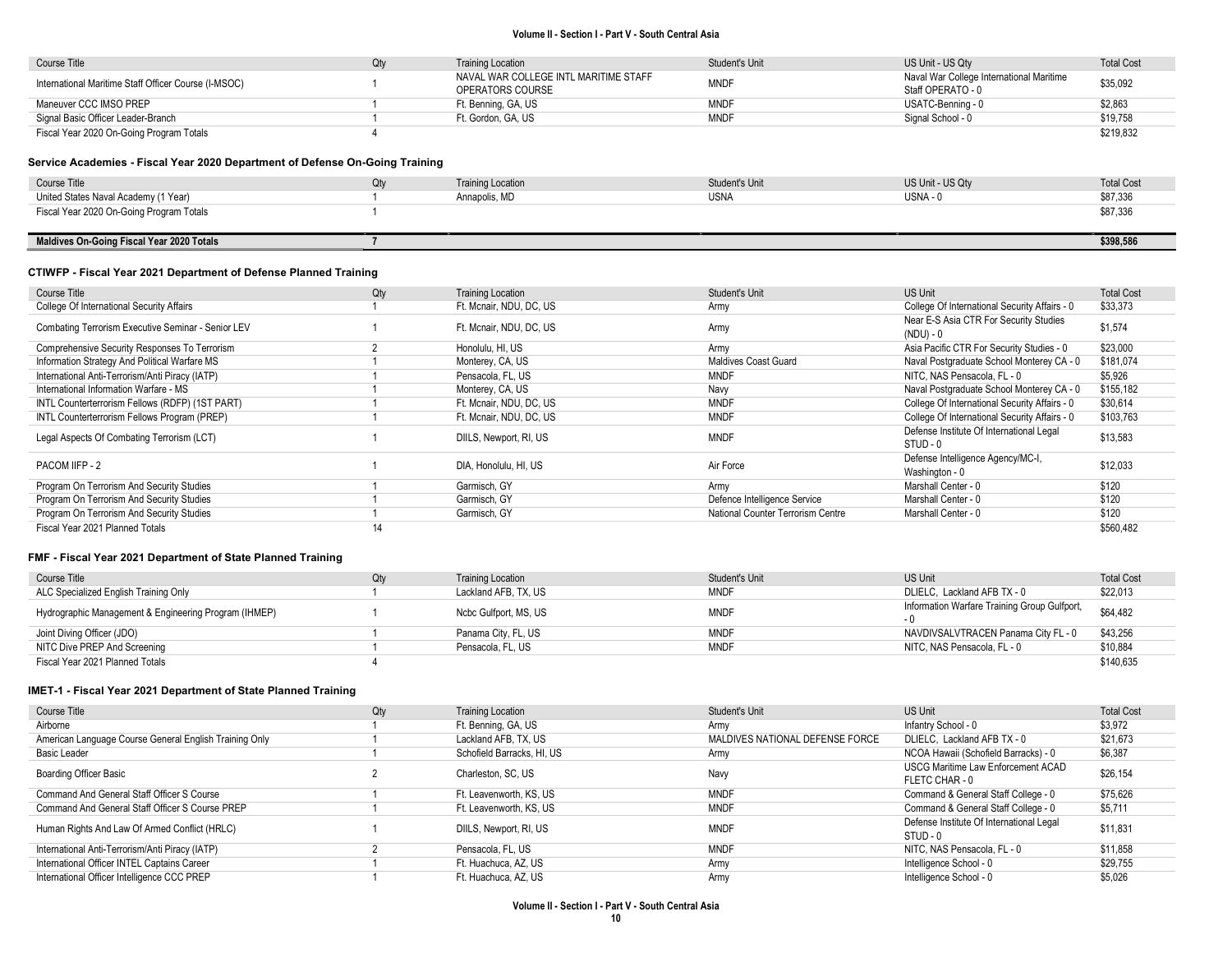| Course Title                                     | Qty | <b>Training Location</b> | Student's Unit                  | US Unit                                              | <b>Total Cost</b> |
|--------------------------------------------------|-----|--------------------------|---------------------------------|------------------------------------------------------|-------------------|
| International Officer Preparatory                |     | Ft. Leavenworth, KS, US  | <b>MNDF</b>                     | Command & General Staff College - 0                  | \$5,230           |
| Legal Aspects Of Combating Corruption - LCC      |     | DIILS, Newport, RI, US   | <b>MNDF</b>                     | Defense Institute Of International Legal<br>STUD - 0 | \$14,309          |
| Maneuver Captains Career                         |     | Ft. Benning, GA, US      | Army                            | USATC-Benning - 0                                    | \$26,658          |
| Maneuver Captains Career                         |     | Ft. Benning, GA, US      | <b>MNDF</b>                     | USATC-Benning - 0                                    | \$26,755          |
| Maneuver CCC IMSO PREP                           |     | Ft. Benning, GA, US      | Army                            | USATC-Benning - 0                                    | \$4,903           |
| Naval Staff College                              |     | Newport, RI, US          | Navy                            | Naval Staff College Newport RI - 0                   | \$137,338         |
| Professional Military Education PREP (PME PREP)  |     | Lackland AFB, TX, US     | <b>MNDF</b>                     | DLIELC, Lackland AFB TX - 0                          | \$21,208          |
| Sergeants Major                                  |     | Ft. Bliss, TX, US        | MALDIVES NATIONAL DEFENSE FORCE | Sergeants Major Academy - 0                          | \$74,154          |
| <b>SGM International MIL Students Pre-Course</b> |     | Ft. Bliss, TX, US        | MALDIVES NATIONAL DEFENSE FORCE | Sergeants Major Academy - 0                          | \$16,852          |
| Signal Basic Officer Leader-Branch               |     | Ft. Gordon, GA, US       | Army                            | Signal School - 0                                    | \$19,538          |
| Signal Captains Career                           |     | Ft. Gordon, GA, US       | Army                            | Signal School - 0                                    | \$15,048          |
| Special Forces Qualification-Allied (DET Off)    |     | Ft. Bragg, NC, US        | Army                            | JFK Special Warfare Center - 0                       | \$50,683          |
| Fiscal Year 2021 Planned Totals                  | 24  |                          |                                 |                                                      | \$610,669         |
|                                                  |     |                          |                                 |                                                      |                   |
| <b>Maldives Fiscal Year 2021 Planned Totals</b>  | 42  |                          |                                 |                                                      | \$1,311,786       |
|                                                  |     |                          |                                 |                                                      |                   |
| <b>Maldives Total</b>                            | 49  |                          |                                 |                                                      | \$1,710,372       |

## Nepal

#### IMET-1 - Fiscal Year 2020 Department of State On-Going Training

| Course Title                             | Qty | <b>Training Location</b>  | Student's Unit | US Unit - US Qty                          | <b>Total Cost</b> |
|------------------------------------------|-----|---------------------------|----------------|-------------------------------------------|-------------------|
| Army War College (Resident Course)       |     | Carlisle Barracks, PA, US | Nepali Army    | Army War College - 0                      | \$65,244          |
| Civil-Military Relations-MA              |     | Monterey, CA, US          | Nepalese Army  | Naval Postgraduate School Monterey CA - 0 | \$164,563         |
| Maneuver CCC IMSO PREP                   |     | Ft. Benning, GA, US       | Nepalese Army  | USATC-Benning - 0                         | \$2,863           |
| Maneuver CCC IMSO PREP                   |     | Ft. Benning, GA, US       | Nepali Army    | USATC-Benning - 0                         | \$2,863           |
| Military Intelligence BOLC-Branch        |     | Ft. Huachuca, AZ, US      | Nepali Army    | Intelligence School - 0                   | \$27.970          |
| OBS MED/Health/HYG-CONUS                 |     | Ft. Sam Houston, TX, US   | Nepalese Army  | Brooke Army Medical Center - 0            | \$6,271           |
| Signal Captains Career                   |     | Ft. Gordon. GA. US        | Nepalese Army  | Signal School - 0                         | \$13,328          |
| Fiscal Year 2020 On-Going Program Totals |     |                           |                |                                           | \$283,102         |
|                                          |     |                           |                |                                           |                   |

### Nepal On-Going Fiscal Year 2020 Totals **7** \$283,102

#### CTIWFP - Fiscal Year 2021 Department of Defense Planned Training

| Course Title                                        | Qty | <b>Training Location</b> | Student's Unit     | US Unit                                              | <b>Total Cost</b> |
|-----------------------------------------------------|-----|--------------------------|--------------------|------------------------------------------------------|-------------------|
| Combating Terrorism Policy And Strategy - MA        |     | Monterey, CA, US         | Armed Police Force | Naval Postgraduate School Monterey CA - 0            | \$30,854          |
| Comprehensive Security Responses To Terrorism       |     | Honolulu, HI, US         | Army               | Asia Pacific CTR For Security Studies - 0            | \$23,000          |
| Legal Aspects Of Combating Terrorism (LCT)          |     | DIILS, Newport, RI, US   | Nepali Army        | Defense Institute Of International Legal<br>STUD - 0 | \$13,583          |
| Legal Aspects Of Defense SUP Of Civil AUTH (LADSCA) |     | DIILS, Newport, RI, US   | Navy               | Defense Institute Of International Legal<br>STUD - 0 | \$13,253          |
| PACOM IIFP - 2                                      |     | DIA, Honolulu, HI, US    | Air Force          | Defense Intelligence Agency/MC-I,<br>Washington - 0  | \$11,033          |
| Fiscal Year 2021 Planned Totals                     |     |                          |                    |                                                      | \$91,723          |

| Course Title                                           | Qty | <b>Training Location</b>  | Student's Unit     | <b>US Unit</b>                            | <b>Total Cost</b> |
|--------------------------------------------------------|-----|---------------------------|--------------------|-------------------------------------------|-------------------|
| American Language Course General English Training Only |     | Lackland AFB, TX, US      | Army               | DLIELC. Lackland AFB TX - 0               | \$89,932          |
| Army War College (Resident Course)                     |     | Carlisle Barracks, PA, US | Military           | Army War College - 0                      | \$67.138          |
| Basic Leader                                           |     | Ft. Richardson, AK, US    | Army               | NCO Academy Alaska - 0                    | \$34.348          |
| Civil Affairs Training                                 |     | Ft. Bragg, NC, US         | Army               | JFK Special Warfare Center - 0            | \$44,005          |
| Combating Terrorism Policy And Strategy - MA           |     | Monterey, CA, US          | Armed Police Force | Naval Postgraduate School Monterey CA - 0 | \$152.509         |
| Command And General Staff Officer S Course             |     | Ft. Leavenworth, KS, US   | Army               | Command & General Staff College - 0       | \$75,826          |
| Command And General Staff Officer S Course PREP        |     | Ft. Leavenworth, KS, US   | Army               | Command & General Staff College - 0       | \$5,711           |
| IF American Studies                                    |     | Ft. Mcnair, NDU, DC, US   | Army               | National War College - 0                  | \$17,277          |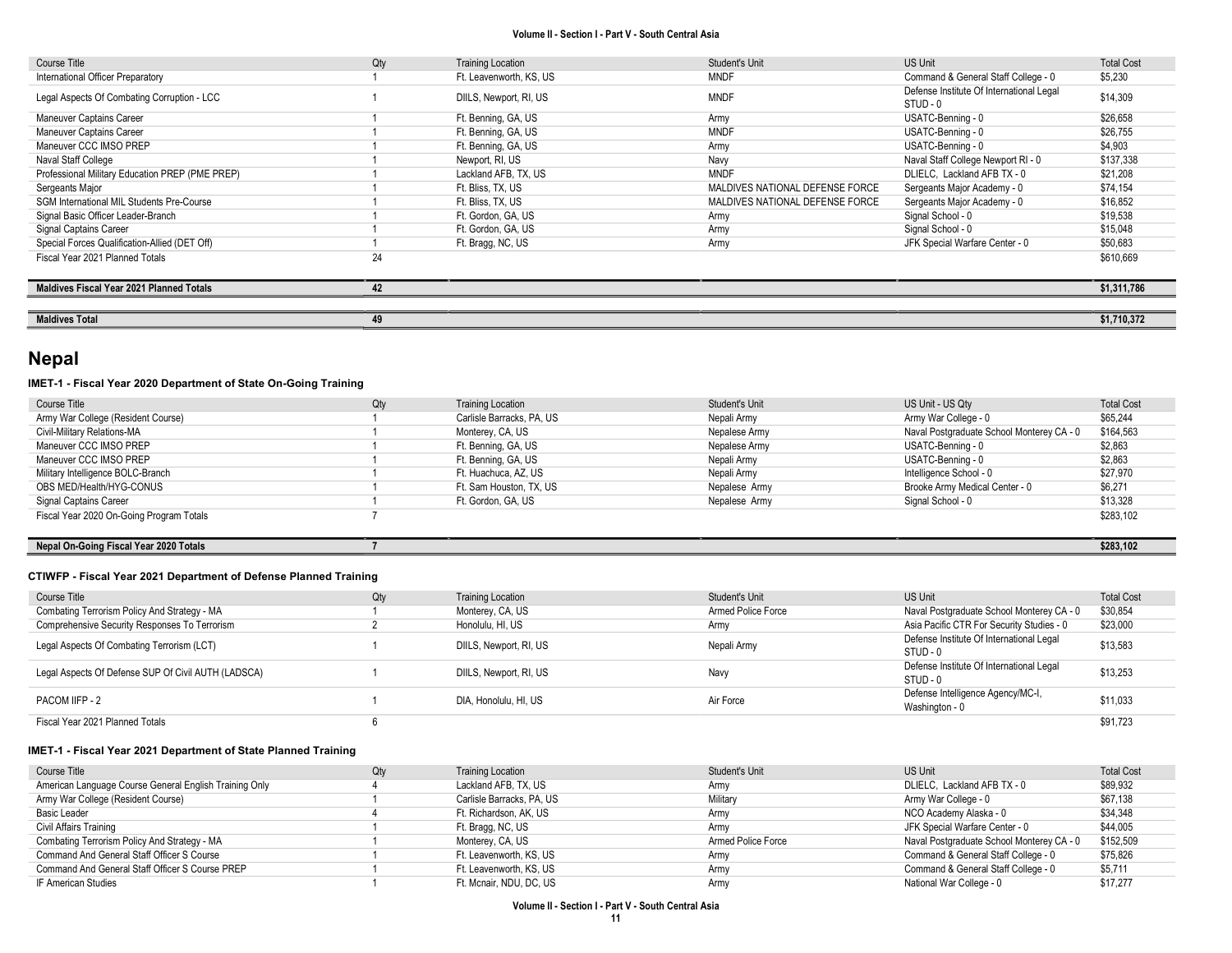| Course Title                                    | Qty | <b>Training Location</b>  | <b>Student's Unit</b> | <b>US Unit</b>                                       | <b>Total Cost</b> |
|-------------------------------------------------|-----|---------------------------|-----------------------|------------------------------------------------------|-------------------|
| IF Preparatory Course                           |     | Ft. Mcnair, NDU, DC, US   | Army                  | National War College - 0                             | \$27,328          |
| Infantry Basic Officer Leader-Branch            |     | Ft. Benning, GA, US       | Army                  | Infantry School - 0                                  | \$60,635          |
| Infantry Basic Officer Leader-Branch            |     | Ft. Benning, GA, US       | Nepali Army           | Infantry School - 0                                  | \$32,144          |
| International Fellows Academic Preperation      |     | Carlisle Barracks, PA, US | Military              | Army War College - 0                                 | \$17,346          |
| International Fellows Orientation               |     | Carlisle Barracks, PA, US | Military              | Army War College - 0                                 | \$9,917           |
| International Officer Logistics Preparatory     |     | Ft. Lee, VA, US           | Army                  | Army Logistics Management College - 0                | \$4,628           |
| International Officer Preparatory               |     | Ft. Leavenworth, KS, US   | Army                  | Command & General Staff College - 0                  | \$5,230           |
| Legal Aspects Of Combating Terrorism (LCT)      |     | DIILS, Newport, RI, US    | Nepali Army           | Defense Institute Of International Legal<br>STUD - 0 | \$20,568          |
| Logistics Captains Career (LOG-C-3)             |     | Ft. Lee, VA, US           | Army                  | ALU - Leader Courses - 0                             | \$32,547          |
| Maneuver Captains Career                        |     | Ft. Benning, GA, US       | Army                  | USATC-Benning - 0                                    | \$26,758          |
| Maneuver Captains Career                        |     | Ft. Benning, GA, US       | Nepalese Army         | USATC-Benning - 0                                    | \$26,855          |
| Maneuver Captains Career                        |     | Ft. Benning, GA, US       | Nepali Army           | USATC-Benning - 0                                    | \$52,546          |
| Maneuver CCC IMSO PREP                          |     | Ft. Benning, GA, US       | Army                  | USATC-Benning - 0                                    | \$4,903           |
| Maneuver CCC IMSO PREP                          |     | Ft. Benning, GA, US       | Nepali Army           | USATC-Benning - 0                                    | \$4,709           |
| Medical Strategic Leadership Program            |     | Ft. Sam Houston, TX, US   | Army                  | Medical Center Of Excellence (MEDCoE) - 0            | \$10,783          |
| Military Intelligence BOLC-Branch               |     | Ft. Huachuca, AZ, US      | Army                  | Intelligence School - 0                              | \$26,285          |
| Military Law DEVELPMENT Program                 |     | DIILS, Newport, RI, US    | Nepalese Army         | Defense Institute Of International Legal<br>STUD - 0 | \$29,894          |
| <b>NWC International Fellows</b>                |     | Ft. Mcnair, NDU, DC, US   | Army                  | National War College - 0                             | \$147,616         |
| Professional Military Education PREP (PME PREP) |     | Lackland AFB, TX, US      | Army                  | DLIELC, Lackland AFB TX - 0                          | \$22,408          |
| Scout Leader                                    |     | Ft. Benning, GA, US       | Nepali Army           | Armor School - 0                                     | \$6,018           |
| Fiscal Year 2021 Planned Totals                 | 36  |                           |                       |                                                      | \$1,055,864       |

#### IMET-2 - Fiscal Year 2021 Department of State Planned Training

| Course Title                               | <b>Training Location</b> | Student's Unit | <b>US Unit</b>           | <b>Total Cost</b> |
|--------------------------------------------|--------------------------|----------------|--------------------------|-------------------|
| IF American Studies (SEV) (2ND Part)       | Ft. Mcnair, NDU, DC, US  | Nepali Army    | National War College - 0 | \$8,138           |
| NWC International Fellows (SEV) (2ND Part) | Ft. Mcnair. NDU. DC. US  | Nepali Army    | National War College - 0 | \$30,947          |
| Fiscal Year 2021 Planned Totals            |                          |                |                          | \$39,085          |

#### PKO - Fiscal Year 2021 Department of State Planned Training

| Course Title                                 | Qty | <b>Training Location</b>        | Student's Unit | US Unit                             | <b>Total Cost</b> |
|----------------------------------------------|-----|---------------------------------|----------------|-------------------------------------|-------------------|
| ICB Advising 101                             |     | Nepal (In Country Training)     | Navv           | Nepal (In Country Training) - 0     | \$26,364          |
| MET REG United Nations Staff Officers Course |     | Indonesia (In Country Training) | Navy           | Indonesia (In Country Training) - 0 | \$5,398           |
| Fiscal Year 2021 Planned Totals              |     |                                 |                |                                     | \$31,762          |
|                                              |     |                                 |                |                                     |                   |
| Nepal Fiscal Year 2021 Planned Totals        |     |                                 |                |                                     | \$1,218,434       |
|                                              |     |                                 |                |                                     |                   |
| <b>Nepal Total</b>                           | 54  |                                 |                |                                     | \$1,501,536       |

# Pakistan

#### FMF - Fiscal Year 2020 Department of State On-Going Training

| Course Title                                                    | Qtv | <b>Training Location</b>     | Student's Unit             | US Unit - US Qtv                                      | <b>Total Cost</b> |
|-----------------------------------------------------------------|-----|------------------------------|----------------------------|-------------------------------------------------------|-------------------|
| Operations Research (PHD)                                       |     | Wright Patterson AFB, OH, US | Air Headquarters Islamabad | AF INST Technology And Other, Wright<br>Patterson - 0 | \$257,857         |
| Fiscal Year 2020 On-Going Program Totals                        |     |                              |                            |                                                       | \$257,857         |
| IMET-2 - Fiscal Year 2020 Department of State On-Going Training |     |                              |                            |                                                       |                   |

| Course Title                                   |  | <b>Training Location</b> | Student's Unit                               | US Unit - US Qtv    | <b>Total Cost</b> |
|------------------------------------------------|--|--------------------------|----------------------------------------------|---------------------|-------------------|
| Air Command & Staff College (ACSC) Resident    |  | Maxwell AFB, AL, US      | Air War College, Pakistan Air Force Base     | Maxwell AFB, AL - 0 | \$55,049          |
|                                                |  |                          | Faisal, Karachi                              |                     |                   |
| Air Command & Staff College (ACSC) Resident    |  | Maxwell AFB, AL, US      | Pakistan Air Force Base MUSHAF.              | Maxwell AFB, AL - 0 | \$55,049          |
|                                                |  |                          | SARGODHA                                     |                     |                   |
| Air War College (AWC) Resident Diploma Program |  | Maxwell AFB, AL, US      | No 25 Tactical Attack Squadron, Pakistan Air | Maxwell AFB, AL - 0 | \$54,789          |
|                                                |  |                          | Force Base RAFIQUI, SHORKOT                  |                     |                   |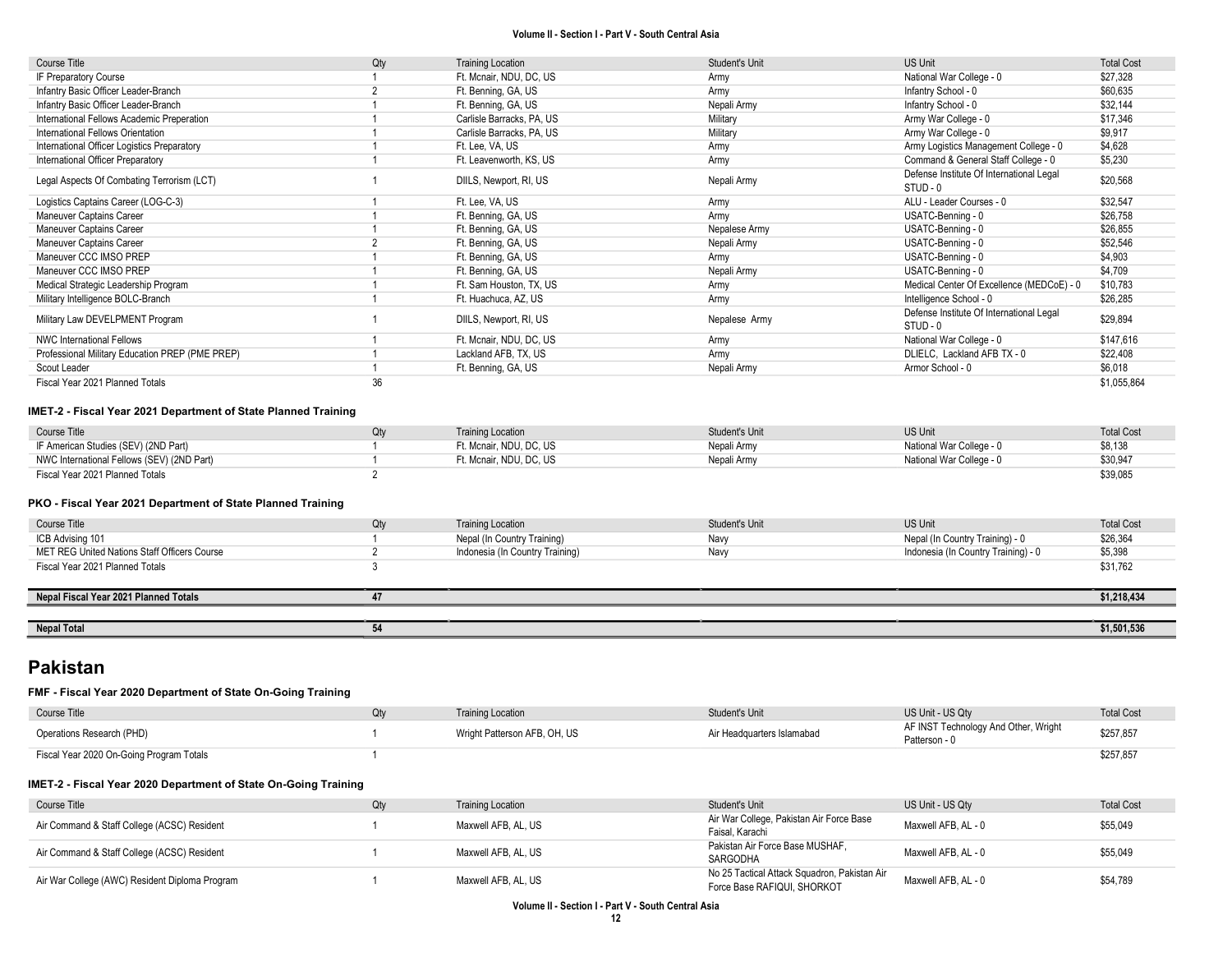| Course Title                               | Qty | <b>Training Location</b>  | Student's Unit                                                      | US Unit - US Qtv                            | <b>Total Cost</b> |
|--------------------------------------------|-----|---------------------------|---------------------------------------------------------------------|---------------------------------------------|-------------------|
| Army War College (Resident Course)         |     | Carlisle Barracks, PA, US | Headquarter 102 Independent Infantry<br>Brigade, Peshawar           | Army War College - 0                        | \$65,644          |
| Army War College (Resident Course)         |     | Carlisle Barracks, PA, US | Headquarters 5 Corps, Karachi                                       | Army War College - 0                        | \$65,644          |
| Command And General Staff Officer S Course |     | Ft. Leavenworth. KS. US   | Headquarters 3 AZAD KASHMIR Brigade                                 | Command & General Staff College - 0         | \$69,265          |
| Eisenhower School                          |     | Ft. Mcnair, NDU, DC, US   | National Defense University, Islamabad                              | Eisenhower School For National Security - 0 | \$149,834         |
| Eisenhower School                          |     | Ft. Mcnair, NDU, DC, US   | Pakistan Navy Ship AHSAN Headquarter<br>Commander JINNAH Naval Base | Eisenhower School For National Security - 0 | \$149,834         |
| Naval Command College                      |     | Newport, RI, US           | PNS Zafar                                                           | Naval Command College Newport RI - 0        | \$79,799          |
| Naval Staff College                        |     | Newport, RI, US           | Pakistan Naval Ship Saif, Commander<br>Surface Task Group-1         | Naval Staff College Newport RI - 0          | \$77,798          |
| <b>NWC International Fellows</b>           |     | Ft. Mcnair, NDU, DC, US   | Air Headquarters Unit, ISLAMABD                                     | National War College - 0                    | \$144.831         |
| <b>NWC International Fellows</b>           |     | Ft. Mcnair, NDU, DC, US   | Headquarters 31 Corps, BAHAWALPUR                                   | National War College - 0                    | \$144.831         |
| Oceanography - MS                          |     | Monterey, CA, US          | Survey Vessel BEHAR-E-Paima                                         | Naval Postgraduate School Monterey CA - 0   | \$247,163         |
| Fiscal Year 2020 On-Going Program Totals   | 13  |                           |                                                                     |                                             | \$1,359,530       |

#### Service Academies - Fiscal Year 2020 Department of Defense On-Going Training

| Course Title                              | <b>Training Location</b> | Student's Unit | US Unit - US Qtv | <b>Total Cost</b> |
|-------------------------------------------|--------------------------|----------------|------------------|-------------------|
| United States Air Force Academy           | Colorado Springs, CO     | <b>USAFA</b>   | USAFA - 0        | \$87,336          |
| Fiscal Year 2020 On-Going Program Totals  |                          |                |                  | \$87,336          |
|                                           |                          |                |                  |                   |
| Pakistan On-Going Fiscal Year 2020 Totals |                          |                |                  | \$1,704,723       |

### CTIWFP - Fiscal Year 2021 Department of Defense Planned Training

| Course Title                                       | Qtv | <b>Training Location</b> | Student's Unit | <b>US Unit</b>                                | <b>Total Cost</b> |
|----------------------------------------------------|-----|--------------------------|----------------|-----------------------------------------------|-------------------|
| Combating Terrorism Executive Seminar - Senior LEV |     | Ft. Mcnair. NDU. DC. US  | Army           | College Of International Security Affairs - 0 | \$3,148           |
| Program On Terrorism And Security Studies          |     | Garmisch, GY             | Army           | Marshall Center - 0                           | \$39,826          |
| Senior Executive Seminar                           |     | Garmisch, GY             | <b>Arm</b> y   | Marshall Center - 0                           | \$6,555           |
| Fiscal Year 2021 Planned Totals                    |     |                          |                |                                               | \$49,529          |

#### FMS - Fiscal Year 2021 Host Nation Planned Training

| Course Title                                             | Qty | <b>Training Location</b> | Student's Unit                              | <b>US Unit</b>        | <b>Total Cost</b> |
|----------------------------------------------------------|-----|--------------------------|---------------------------------------------|-----------------------|-------------------|
| SCANEAGLE INSITU Video Exploitation System (IVES)        |     | Bingen, WA, US           | PNK MEHRAN                                  | INSITU Group, INC - 0 | \$0               |
| SCANEAGLE INSITU Video Exploitation System (IVES)        |     | Bingen, WA, US           | PNS MEHRAN                                  | INSITU Group, INC - 0 | \$0               |
| SCANEAGLE INSITU Video Exploitation System (IVES)        |     | Bingen, WA, US           | PNS ZAFAR, NAVAL HEADQUARTERS.<br>ISLAMABAD | INSITU Group, INC - 0 | \$0               |
| <b>SCANEAGLE Maintainer Training</b>                     |     | Bingen, WA, US           | Navy                                        | INSITU Group, INC - 0 | \$0               |
| <b>SCANEAGLE Maintainer Training</b>                     |     | Bingen, WA, US           | PNS MEHRAN                                  | INSITU Group, INC - 0 | \$0               |
| SCANEAGLE Maintenance Technician Endorsement Training    |     | Bingen, WA, US           | Navv                                        | INSITU Group, INC - 0 | \$0               |
| SCANEAGLE Maintenance Technician Endorsement Training    |     | Bingen, WA, US           | PNS MEHRAN                                  | INSITU Group, INC - 0 | \$0               |
| SCANEAGLE Operator Initial Qualification Training        |     | Bingen, WA, US           | PNK MEHRAN                                  | INSITU Group, INC - 0 | \$0               |
| <b>SCANEAGLE Operator Initial Qualification Training</b> |     | Bingen, WA, US           | PNS MEHRAN                                  | INSITU Group, INC - 0 | \$0               |
| <b>SCANEAGLE Operator Initial Qualification Training</b> |     | Bingen, WA, US           | PNS ZAFAR, NAVAL HEADQUARTERS,<br>ISLAMABAD | INSITU Group, INC - 0 | \$0               |
| SCANEAGLE Operator/Pilot Endorsement Training            |     | Bingen, WA, US           | PNK MEHRAN                                  | INSITU Group, INC - 0 | \$0               |
| SCANEAGLE Operator/Pilot Endorsement Training            |     | Bingen, WA, US           | PNS MEHRAN                                  | INSITU Group, INC - 0 | \$0               |
| SCANEAGLE Operator/Pilot Endorsement Training            |     | Bingen, WA, US           | PNS ZAFAR, NAVAL HEADQUARTERS.<br>ISLAMABAD | INSITU Group, INC - 0 | \$0               |
| Fiscal Year 2021 Planned Totals                          | 36  |                          |                                             |                       | \$0               |

| Course Title                                  | Qtv | <b>Training Location</b> | Student's Unit                                 | US Unit                             | <b>Total Cost</b> |
|-----------------------------------------------|-----|--------------------------|------------------------------------------------|-------------------------------------|-------------------|
| ADA Captains Career Preparatory International |     | Ft. Sill. OK. US         | Army                                           | Air Defense Artillery School - 0    | \$3,654           |
| ADA Captains Career Preparatory International |     | Ft. Sill. OK. US         | HEADQUARTERS 108 AIR DEFENCE<br><b>BRIGADE</b> | Air Defense Artillery School - 0    | \$3,654           |
| ADA Captains Career Preparatory International |     | Ft. Sill. OK. US         | HEADQUARTERS 29 BRIGADE                        | Air Defense Artillery School - 0    | \$3,557           |
| <b>Advanced Military Studies</b>              |     | Ft. Leavenworth. KS. US  | Headquarters 3 AZAD KASHMIR Brigade            | Command & General Staff College - 0 | \$86,004          |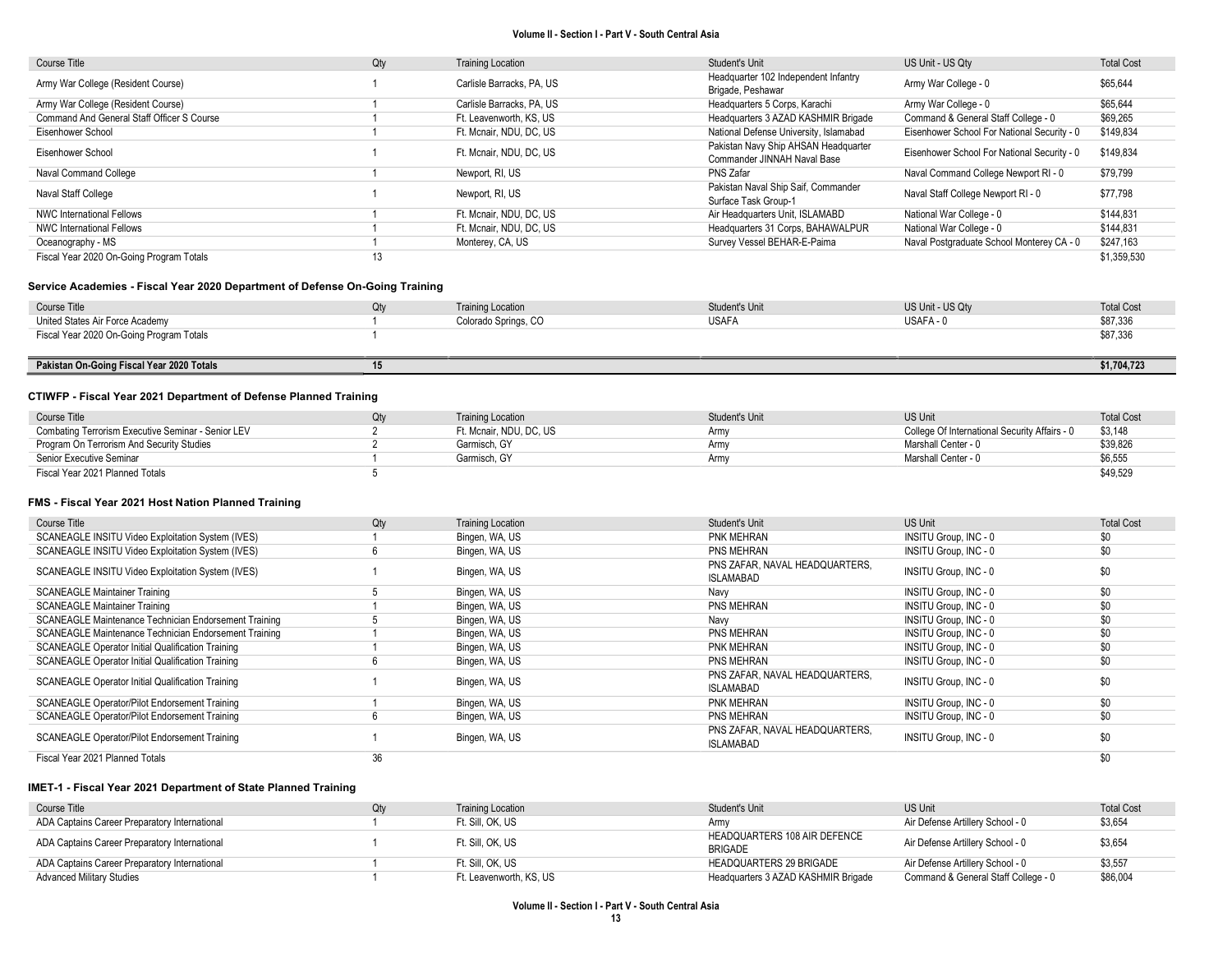| Course Title                                      | Qty            | <b>Training Location</b>  | Student's Unit                                                | <b>US Unit</b>                                       | <b>Total Cost</b> |
|---------------------------------------------------|----------------|---------------------------|---------------------------------------------------------------|------------------------------------------------------|-------------------|
| Air Defense Artillery Captains Career             | $\mathbf{1}$   | Ft. Sill, OK, US          | Army                                                          | Air Defense Artillery School - 0                     | \$29,408          |
| Air Defense Artillery Captains Career             | $\mathbf{1}$   | Ft. Sill, OK, US          | HEADQUARTERS 108 AIR DEFENCE<br><b>BRIGADE</b>                | Air Defense Artillery School - 0                     | \$27,855          |
| Air Defense Artillery Captains Career             | $\mathbf{1}$   | Ft. Sill, OK, US          | HEADQUARTERS 29 BRIGADE                                       | Air Defense Artillery School - 0                     | \$27,758          |
| ALC Specialized English Training Only             | $\mathbf{1}$   | Lackland AFB, TX, US      | BASE HEADQUARTERS PAF BASE<br><b>MUSHAF</b>                   | DLIELC, Lackland AFB TX - 0                          | \$21,758          |
| ALC Specialized English Training Only             | $\overline{1}$ | Lackland AFB, TX, US      | Navy                                                          | DLIELC, Lackland AFB TX - 0                          | \$21.623          |
| Army War College (Resident Course)                | $\overline{2}$ | Carlisle Barracks, PA, US | Army                                                          | Army War College - 0                                 | \$135,076         |
| <b>Aviation Safety Officer</b>                    | $\mathbf{1}$   | Ft. Rucker, AL, US        | Army                                                          | U.S. Army Combat Readiness Center - 0                | \$9,005           |
| Aviation Safety Officer                           | $\mathbf{1}$   | Ft. Rucker, AL, US        | BASE HEADQUARTERS PAF BASE<br><b>MUSHAF</b>                   | U.S. Army Combat Readiness Center - 0                | \$9,574           |
| Aviation Safety Officer Course (ASO)              | $\mathbf{1}$   | Pensacola, FL, US         | Navy                                                          | Naval Safety Center Detachment Pensacola<br>$FL - 0$ | \$4,067           |
| <b>Basic Officer Course USMC</b>                  | $\mathbf{1}$   | Quantico, VA, US          | Navy                                                          | Commanding General, Education Command<br>QUANTIC - 0 | \$58,247          |
| Chief Information Officer/Leadership Development  | $\mathbf{1}$   | Ft. Mcnair, NDU, DC, US   | Air Force                                                     | NDU College Of Information And<br>Cyberspace - 0     | \$50,803          |
| Civil-Military Relations-MA                       | $\overline{1}$ | Monterey, CA, US          | Army                                                          | Naval Postgraduate School Monterey CA - 0            | \$154,724         |
| Combating Terrorism Policy And Strategy - MA      | $\mathbf{1}$   | Monterey, CA, US          | Army                                                          | Naval Postgraduate School Monterey CA - 0            | \$154,724         |
| Command And General Staff Officer S Course        | $\mathbf{1}$   | Ft. Leavenworth, KS, US   | HEADQUARTERS 102 INDEPENDENT<br><b>INFANTRY BRIGADE GROUP</b> | Command & General Staff College - 0                  | \$76,226          |
| Command And General Staff Officer S Course        | $\mathbf{1}$   | Ft. Leavenworth, KS, US   | <b>HEADQUARTERS 323 BRIGADE</b>                               | Command & General Staff College - 0                  | \$76,226          |
| Command And General Staff Officer S Course PREP   | $\overline{1}$ | Ft. Leavenworth, KS, US   | HEADQUARTERS 102 INDEPENDENT<br><b>INFANTRY BRIGADE GROUP</b> | Command & General Staff College - 0                  | \$5,711           |
| Command And General Staff Officer S Course PREP   | $\overline{1}$ | Ft. Leavenworth, KS, US   | HEADQUARTERS 323 BRIGADE                                      | Command & General Staff College - 0                  | \$5,711           |
| Cybersecurity Fundamentals And Defense CERT       | $\mathbf{1}$   | Monterey, CA, US          | Navy                                                          | Naval Postgraduate School Monterey CA - 0            | \$58,679          |
| Defense Resources Management Course               | $\overline{1}$ | Monterey, CA, US          | Army                                                          | Defense Resources Management Institute<br>NPS MO-0   | \$18,024          |
| Eisenhower School                                 | $\overline{1}$ | Ft. Mcnair, NDU, DC, US   | Army                                                          | Eisenhower School For National Security - 0          | \$153,619         |
| FA Off Advanced Preparatory-Allied Officer        | $\mathbf{1}$   | Ft. Sill, OK, US          | HEADQUARTERS 4 AZAD KASHMIR<br><b>BRIGADE</b>                 | Field Artillery School - 0                           | \$6,715           |
| Field Artillery Captains Career                   | $\mathbf{1}$   | Ft. Sill, OK, US          | HEADQUARTERS 4 AZAD KASHMIR<br><b>BRIGADE</b>                 | Field Artillery School - 0                           | \$32,513          |
| Finance And Comptroller Captains Career           | $\mathbf{1}$   | Ft. Jackson, SC. US       | Air Force                                                     | Finance School - 0                                   | \$39.547          |
| Finance Technician                                | $\mathbf{1}$   | Ft. Jackson, SC, US       | Air Headquarters, Islamabad                                   | Finance School - 0                                   | \$14,868          |
| Human Capital Resources Management                | $\mathbf{1}$   | Monterey, CA, US          | PNS Zafar                                                     | Defense Resources Management Institute<br>NPS MO-0   | \$9,391           |
| IF American Studies                               | $\overline{1}$ | Ft. Mcnair, NDU, DC, US   | Army                                                          | National War College - 0                             | \$17,277          |
| IF Preparatory Course                             | $\mathbf{1}$   | Ft. Mcnair, NDU, DC, US   | Army                                                          | National War College - 0                             | \$27,428          |
| Information & Communication Manager Course (ICMC) | $\mathbf{1}$   | San Diego, CA, US         | Navy                                                          | Information Warfare Training Command<br>Learning - 0 | \$4,428           |
| International Fellows Orientation                 | $\overline{2}$ | Carlisle Barracks, PA, US | Army                                                          | Army War College - 0                                 | \$20,462          |
| International Maritime Intelligence Course (IMIC) | $\mathbf{1}$   | San Diego, CA, US         | Navy                                                          | Information Warfare Training Command<br>Learning - 0 | \$4,676           |
| International Officer INTEL Captains Career       | $\mathbf{1}$   | Ft. Huachuca, AZ, US      | Air Force                                                     | Intelligence School - 0                              | \$30.055          |
| International Officer INTEL Captains Career       | $\overline{1}$ | Ft. Huachuca, AZ, US      | Army                                                          | Intelligence School - 0                              | \$30,519          |
| International Officer Intelligence CCC PREP       | $\mathbf{1}$   | Ft. Huachuca, AZ, US      | Air Force                                                     | Intelligence School - 0                              | \$5,026           |
| International Officer Intelligence CCC PREP       | $\mathbf{1}$   | Ft. Huachuca, AZ, US      | Army                                                          | Intelligence School - 0                              | \$3,634           |
| International Officer Preparatory                 | $\mathbf{1}$   | Ft. Leavenworth, KS, US   | HEADQUARTERS 102 INDEPENDENT<br><b>INFANTRY BRIGADE GROUP</b> | Command & General Staff College - 0                  | \$5,620           |
| International Officer Preparatory                 | $\mathbf{1}$   | Ft. Leavenworth, KS, US   | <b>HEADQUARTERS 323 BRIGADE</b>                               | Command & General Staff College - 0                  | \$5,620           |
| International Officer Tactical Intelligence       | 1              | Ft. Huachuca, AZ, US      | Air Force                                                     | Intelligence School - 0                              | \$13,483          |
| International Officer Tactical Intelligence       | $\mathbf{1}$   | Ft. Huachuca, AZ, US      | PAKISTAN AIR FORCE BASE SAMUNGLI,<br>QUETTA                   | Intelligence School - 0                              | \$13,599          |
| International Surface Warfare Officer School      | $\mathbf{1}$   | Newport, RI, US           | PAKISTAN NAVAL SHIP ZULFIQUAR                                 | Surface Warfare Officers School Command<br>NEWPO-0   | \$25,784          |
| <b>INTL Counterterrorism Fellows Program</b>      | $\mathbf{1}$   | Ft. Mcnair, NDU, DC, US   | Army                                                          | College Of International Security Affairs - 0        | \$151,925         |
| INTL Counterterrorism Fellows Program (PREP)      | $\mathbf{1}$   | Ft. Mcnair, NDU, DC, US   | Army                                                          | College Of International Security Affairs - 0        | \$27,003          |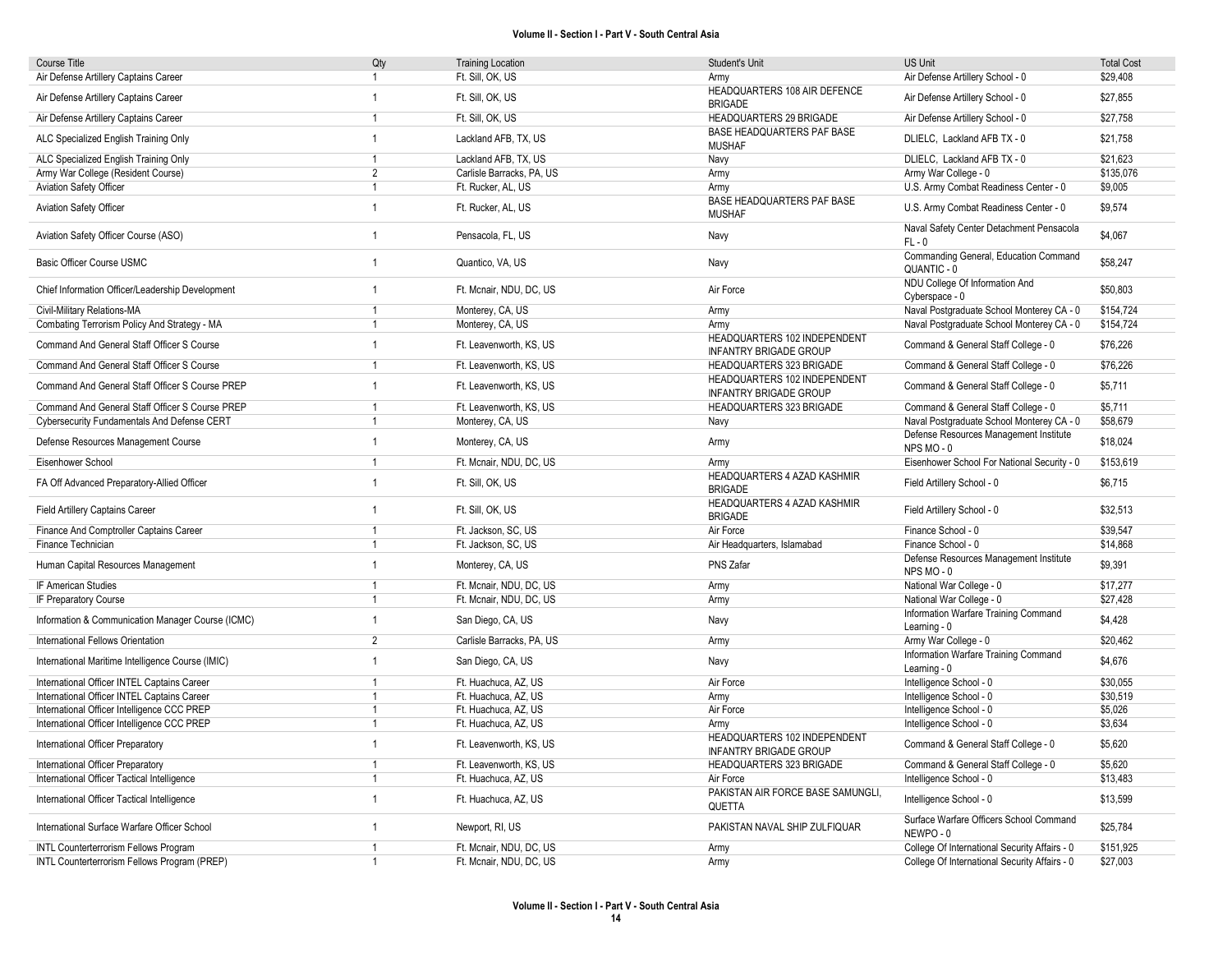| Course Title                                    | Qty | <b>Training Location</b> | Student's Unit                                         | <b>US Unit</b>                                       | <b>Total Cost</b> |
|-------------------------------------------------|-----|--------------------------|--------------------------------------------------------|------------------------------------------------------|-------------------|
| Intro Budgeting Concepts                        |     | Monterey, CA, US         | PNS Zafar                                              | Defense Resources Management Institute<br>NPS MO-0   | \$10,573          |
| <b>Maneuver Captains Career</b>                 |     | Ft. Benning, GA, US      | Army                                                   | USATC-Benning - 0                                    | \$26,958          |
| Maneuver CCC IMSO PREP                          |     | Ft. Benning, GA, US      | Army                                                   | USATC-Benning - 0                                    | \$4,903           |
| Naval Command College                           |     | Newport, RI, US          | Navy                                                   | Naval Command College Newport RI - 0                 | \$141,347         |
| Naval Staff College                             |     | Newport, RI, US          | Navy                                                   | Naval Staff College Newport RI - 0                   | \$134,948         |
| PA & Communication Strategy Qualification       |     | Ft. Meade, MD, US        | Navy                                                   | Defense Information School - 0                       | \$25,502          |
| Performance Management And Budgeting            |     | Monterey, CA, US         | PNS Zafar                                              | Defense Resources Management Institute<br>NPS MO - 0 | \$10,538          |
| Professional Military Education PREP (PME PREP) |     | Lackland AFB, TX, US     | HEADQUARTERS 102 INDEPENDENT<br>INFANTRY BRIGADE GROUP | DLIELC. Lackland AFB TX - 0                          | \$22,508          |
| Professional Military Education PREP (PME PREP) |     | Lackland AFB, TX, US     | <b>HEADQUARTERS 323 BRIGADE</b>                        | DLIELC. Lackland AFB TX - 0                          | \$22.508          |
| Senior International Defense Management         |     | Monterey, CA, US         | Army                                                   | Defense Resources Management Institute<br>NPS MO - 0 | \$21,697          |
| Fiscal Year 2021 Planned Totals                 | 57  |                          |                                                        |                                                      | \$2,106.742       |

### IMET-2 - Fiscal Year 2021 Department of State Planned Training

| Course Title                                         | Qty | <b>Training Location</b> | Student's Unit                                                             | <b>US Unit</b>                                     | <b>Total Cost</b> |
|------------------------------------------------------|-----|--------------------------|----------------------------------------------------------------------------|----------------------------------------------------|-------------------|
| Civil-Military Relations-MA                          |     | Monterey, CA, US         | <b>INTER Services Public Relations Directorate</b>                         | Naval Postgraduate School Monterey CA - 0          | \$152,909         |
| Combating Terrorism Policy And Strategy - MA         |     | Monterey, CA, US         | Air War College, Pakistan Air Force Base<br>Faisal, Karachi                | Naval Postgraduate School Monterey CA - 0          | \$160.731         |
| Combating Terrorism Policy And Strategy - MA         |     | Monterey, CA, US         | <b>Commander Military Engineer Services</b><br>Headquarters COSTAL Command | Naval Postgraduate School Monterey CA - 0          | \$152,909         |
| <b>Engineer Captains Career</b>                      |     | Ft. Leonard Wood, MO. US | 31 Mechanized Brigade                                                      | Engineer School - 0                                | \$40,084          |
| <b>Financial Management MBA</b>                      |     | Monterey, CA, US         | JF-17 Program Management Office, Air<br>Headquarters, Islamabad            | Naval Postgraduate School Monterey CA - 0          | \$181.431         |
| International Anti-Terrorism/Anti Piracy (IATP)      |     | Pensacola, FL, US        | Ministry Of Law And Justice                                                | NITC, NAS Pensacola, FL - 0                        | \$5.566           |
| International Anti-Terrorism/Anti Piracy (IATP)      |     | Pensacola, FL, US        | Pakistan Air Force Academy ASGHAR Khan.<br><b>RISALPUR</b>                 | NITC, NAS Pensacola, FL - 0                        | \$5.929           |
| International Anti-Terrorism/Anti Piracy (IATP)      |     | Pensacola, FL, US        | Pakistan Navy Ship Qasim                                                   | NITC. NAS Pensacola. FL - 0                        | \$5,929           |
| International Defense Management Course              |     | Monterey, CA, US         | Air War College                                                            | Defense Resources Management Institute<br>NPS MO-0 | \$42,901          |
| International Defense Management Course              |     | Monterey, CA, US         | Pakistan Navy BENEVOLENT Association                                       | Defense Resources Management Institute<br>NPS MO-0 | \$42,901          |
| International Professional Advance Leadership (IPAL) |     | Pensacola, FL, US        | 12 SIND Regiment                                                           | NITC. NAS Pensacola. FL - 0                        | \$14,947          |
| International Professional Advance Leadership (IPAL) |     | Pensacola, FL, US        | Headquarters North Sector, Nur Khan Base                                   | NITC, NAS Pensacola, FL - 0                        | \$14,947          |
| Manpower Personnel Training Education (MPT&E)        |     | Pensacola, FL, US        | Directorate Of Ground Transport, Air<br>Headquarters, Islamabad            | NITC. NAS Pensacola. FL - 0                        | \$7,351           |
| Psychological Operations Training (A&SS)             |     | Ft. Bragg, NC, US        | 89 Combat Support Squadron                                                 | JFK Special Warfare Center - 0                     | \$16.694          |
| Psychological Operations Training (A&SS)             |     | Ft. Bragg, NC, US        | Pakistan Air Force Base Faisal                                             | JFK Special Warfare Center - 0                     | \$16,694          |
| Supply Chain Management MBA                          |     | Monterey, CA, US         | CNS Secretariat, Naval Headquarters                                        | Naval Postgraduate School Monterey CA - 0          | \$181,188         |
| <b>Systems Acquisition Management MBA</b>            |     | Monterey, CA, US         | Military Secretary Branch, General<br>Headquarters                         | Naval Postgraduate School Monterey CA - 0          | \$180,660         |
| Fiscal Year 2021 Planned Totals                      | 17  |                          |                                                                            |                                                    | \$1,223,771       |
| Pakistan Fiscal Year 2021 Planned Totals             | 115 |                          |                                                                            |                                                    | \$3.380.042       |
|                                                      |     |                          |                                                                            |                                                    |                   |

# Sri Lanka

DOHS/USCG - Fiscal Year 2020 Department of Homeland Security On-Going Training

| Course Title                             | <b>Training Location</b> | Student's Unit        | US Unit - US Qty                       | <b>Total Cost</b> |
|------------------------------------------|--------------------------|-----------------------|----------------------------------------|-------------------|
| International Maritime Officer (IMOC)    | Yorktown, VA, US         | Sri Lanka Coast Guard | COGARD Training Center Yorktown VA - 0 | \$28,684          |
| Fiscal Year 2020 On-Going Program Totals |                          |                       |                                        | \$28,684          |

Pakistan Total 130 \$5,084,765 \$5,084,765 \$5,084,765 \$1,000 \$1,000 \$1,000 \$1,000 \$1,000 \$1,000 \$1,000 \$1,000 \$1,000 \$1,000 \$1,000 \$1,000 \$1,000 \$1,000 \$1,000 \$1,000 \$1,000 \$1,000 \$1,000 \$1,000 \$1,000 \$1,000 \$1,000 \$1,000 \$1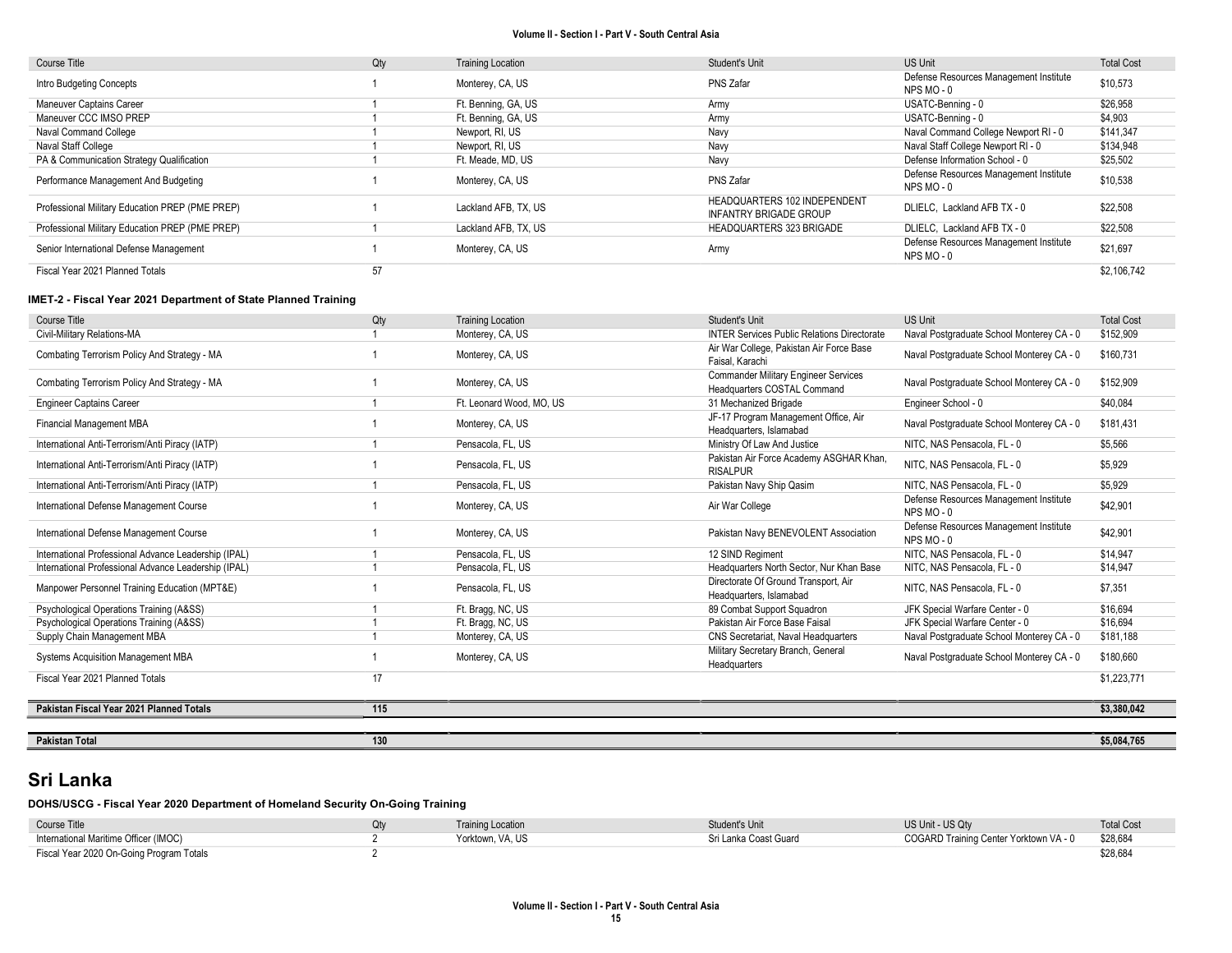#### Service Academies - Fiscal Year 2020 Department of Defense On-Going Training

| Course Title                               | Qtv | <b>Training Location</b> | Student's Unit           | US Unit - US Qty | <b>Total Cost</b> |
|--------------------------------------------|-----|--------------------------|--------------------------|------------------|-------------------|
| United States Air Force Academy            |     | Colorado Springs, CO     | <b>USAFA</b>             | USAFA - 0        | \$174,672         |
| United States Coast Guard Academy          |     | New London, CT           | Sri Lankan Naval Academv | <b>USCG - 12</b> | \$97,000          |
| United States Naval Academy (1 Year)       |     | Annapolis, MD            | <b>USNA</b>              | USNA - 0         | \$174,672         |
| Fiscal Year 2020 On-Going Program Totals   |     |                          |                          |                  | \$446,344         |
|                                            |     |                          |                          |                  |                   |
| Sri Lanka On-Going Fiscal Year 2020 Totals |     |                          |                          |                  | \$475.028         |

#### CTIWFP - Fiscal Year 2021 Department of Defense Planned Training

| Course Title                                          | Qty | <b>Training Location</b> | Student's Unit               | <b>US Unit</b>                                       | <b>Total Cost</b> |
|-------------------------------------------------------|-----|--------------------------|------------------------------|------------------------------------------------------|-------------------|
| Comprehensive Security Responses To Terrorism         |     | Honolulu, HI, US         | Army                         | Asia Pacific CTR For Security Studies - 0            | \$46,000          |
| International Anti-Terrorism/Anti Piracy (IATP)       |     | Pensacola, FL, US        | Sri Lanka Navy               | NITC. NAS Pensacola, FL - 0                          | \$5,926           |
| Law Of Military Operations (LOMO)                     |     | DIILS, Newport, RI, US   | Navy                         | Defense Institute Of International Legal<br>STUD - 0 | \$27,134          |
| Legal Aspects Of Combating Terrorism (LCT)            |     | DIILS, Newport, RI, US   | Sri Lanka Navv               | Defense Institute Of International Legal<br>STUD - 0 | \$13,583          |
| Legal Aspects Of Maritime Security Operations (LAMSO) |     | DIILS, Newport, RI, US   | Navy                         | Defense Institute Of International Legal<br>STUD - 0 | \$13,835          |
| PACOM IIFP - 2                                        |     | DIA, Honolulu, HI, US    | Air Force                    | Defense Intelligence Agency/MC-I,<br>Washington - 0  | \$10,833          |
| Program On Terrorism And Security Studies             |     | Garmisch, GY             | Ministry of Public Security  | Marshall Center - 0                                  | \$120             |
| Program On Terrorism And Security Studies             |     | Garmisch, GY             | Sri Lanka Naval Ship Mahasen | Marshall Center - 0                                  | \$120             |
| Fiscal Year 2021 Planned Totals                       | 12  |                          |                              |                                                      | \$117.551         |

#### DOHS/USCG - Fiscal Year 2021 Department of Homeland Security Planned Training

| Course Title                          | <b>Training Location</b> | Student's Unit        | <b>US Unit</b>                         | <b>Total Cost</b> |
|---------------------------------------|--------------------------|-----------------------|----------------------------------------|-------------------|
| International Maritime Officer (IMOC) | Yorktown, VA, US         | Sri Lanka Coast Guard | COGARD Training Center Yorktown VA - 0 | \$53,210          |
| Fiscal Year 2021 Planned Totals       |                          |                       |                                        | \$53,210          |

| Course Title                                    | Qty | <b>Training Location</b>  | Student's Unit      | <b>US Unit</b>                                      | <b>Total Cost</b> |
|-------------------------------------------------|-----|---------------------------|---------------------|-----------------------------------------------------|-------------------|
| <b>ACSC Preparatory Course</b>                  |     | Maxwell AFB, AL, US       | Sri Lanka Air Force | Maxwell AFB, AL - 0                                 | \$20,780          |
| Air Command & Staff College (ACSC) Resident     |     | Maxwell AFB, AL, US       | Sri Lanka Air Force | Maxwell AFB, AL - 0                                 | \$55,753          |
| Air War College (AWC) Resident Diploma Program  |     | Maxwell AFB, AL, US       | General Duty Pilot  | Maxwell AFB, AL - 0                                 | \$56,504          |
| Aircrew Fundamentals/Aircraft Loadmaster        |     | Lackland AFB, TX, US      | Air Force           | Lackland AFB, TX (Other Than DLI And<br>IAAFA S - 0 | \$2,498           |
| Army War College (Resident Course)              |     | Carlisle Barracks, PA, US | Sri Lanka Army      | Army War College - 0                                | \$67,138          |
| <b>AWC Preparatory Course</b>                   |     | Maxwell AFB, AL, US       | General Duty Pilot  | Maxwell AFB, AL - 0                                 | \$20,780          |
| Basic Loadmaster-Undergraduate Flying TRG       |     | Lackland AFB, TX, US      | Air Force           | Lackland AFB, TX (Other Than DLI And<br>IAAFA S - 0 | \$5,431           |
| Command And General Staff Officer S Course      |     | Ft. Leavenworth, KS, US   | Army                | Command & General Staff College - 0                 | \$75,826          |
| Command And General Staff Officer S Course PREP |     | Ft. Leavenworth, KS, US   | Army                | Command & General Staff College - 0                 | \$5,711           |
| FA Off Advanced Preparatory-Allied Officer      |     | Ft. Sill, OK, US          | Army                | Field Artillery School - 0                          | \$6,812           |
| Field Artillery Captains Career                 |     | Ft. Sill, OK, US          | Army                | Field Artillery School - 0                          | \$32,410          |
| International Fellows Orientation               |     | Carlisle Barracks, PA, US | Sri Lanka Army      | Army War College - 0                                | \$10,231          |
| International Officer INTEL Captains Career     |     | Ft. Huachuca, AZ, US      | Army                | Intelligence School - 0                             | \$29,855          |
| International Officer Intelligence CCC PREP     |     | Ft. Huachuca, AZ, US      | Army                | Intelligence School - 0                             | \$5,026           |
| International Officer Preparatory               |     | Ft. Leavenworth, KS, US   | Army                | Command & General Staff College - 0                 | \$5,230           |
| Maneuver Captains Career                        |     | Ft. Benning, GA, US       | Army                | USATC-Benning - 0                                   | \$25,691          |
| Maneuver CCC IMSO PREP                          |     | Ft. Benning, GA, US       | Army                | USATC-Benning - 0                                   | \$4,709           |
| Professional Military Education PREP (PME PREP) |     | Lackland AFB, TX, US      | Army                | DLIELC, Lackland AFB TX - 0                         | \$21,258          |
| Signal Captains Career                          |     | Ft. Gordon, GA, US        | Army                | Signal School - 0                                   | \$15,098          |
| Fiscal Year 2021 Planned Totals                 | 19  |                           |                     |                                                     | \$466,741         |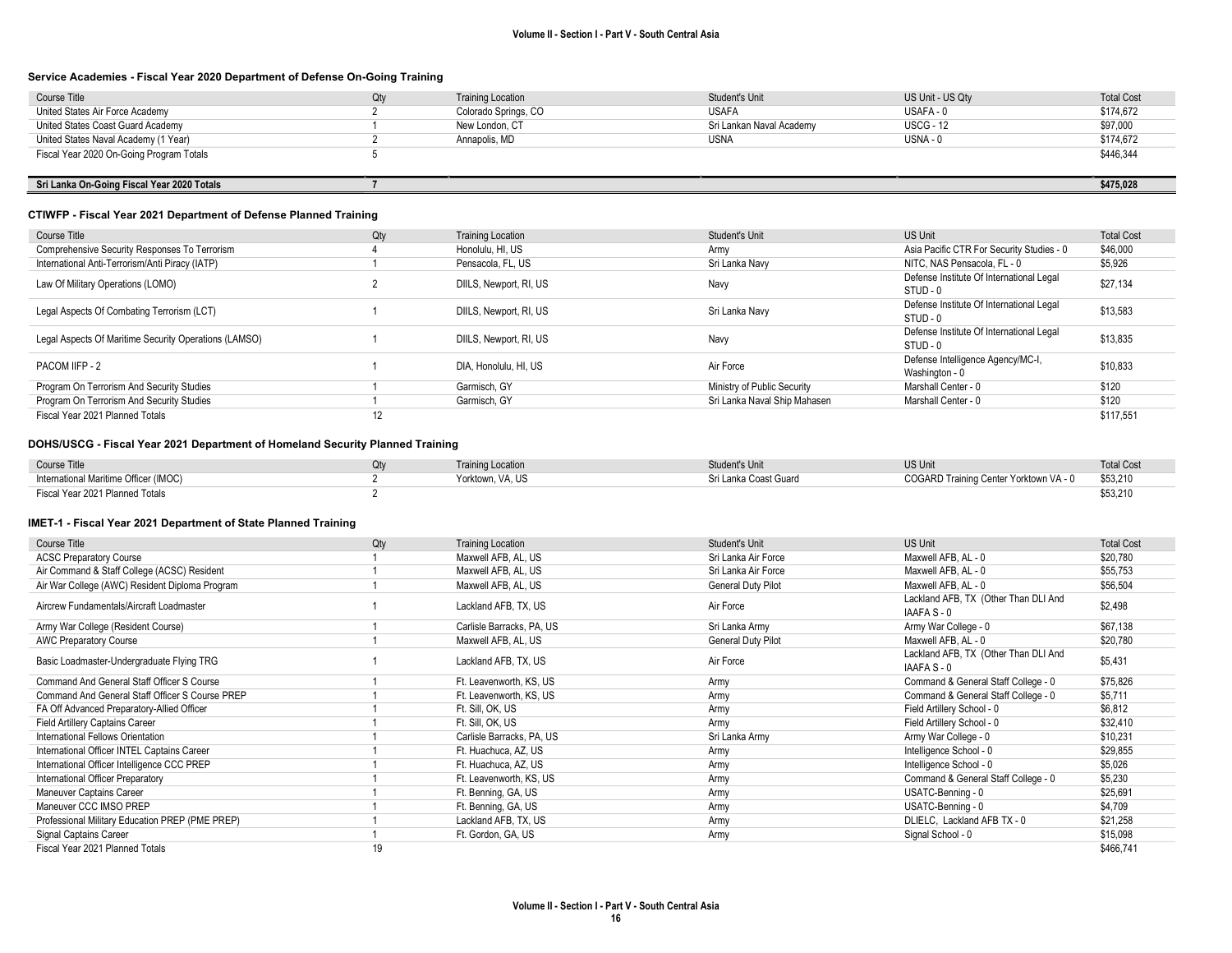#### IMET-2 - Fiscal Year 2021 Department of State Planned Training

| Course Title                               | Qty | <b>Training Location</b> | Student's Unit | <b>US Unit</b>                                       | <b>Total Cost</b> |
|--------------------------------------------|-----|--------------------------|----------------|------------------------------------------------------|-------------------|
| Basic Officer Course USMC                  |     | Quantico, VA, US         | Navy           | Commanding General, Education Command<br>QUANTIC - 0 | \$51,697          |
| International Defense Planning Certificate |     | Monterey, CA, US         | Navy           | Naval Postgraduate School Monterey CA - 0            | \$29.882          |
| Naval Command College                      |     | Newport, RI, US          | Navv           | Naval Command College Newport RI - 0                 | \$143,620         |
| Naval Staff College                        |     | Newport, RI, US          | Sri Lanka Navy | Naval Staff College Newport RI - 0                   | \$137,588         |
| Fiscal Year 2021 Planned Totals            |     |                          |                |                                                      | \$362,787         |

#### MSI - Fiscal Year 2021 Department of Defense Planned Training

| Course Title                                         | Qty | <b>Training Location</b>                                  | Student's Unit | <b>US Unit</b>                                                | <b>Total Cost</b> |
|------------------------------------------------------|-----|-----------------------------------------------------------|----------------|---------------------------------------------------------------|-------------------|
| Civil-Military Approaches To Maritime Security       |     | Monterey, CA, US                                          | Navy           | Institute For Security Governance, Monterey,                  | \$24,852          |
| Civil-Military Response To Terrorism                 |     | Monterey, CA, US                                          | Navy           | Institute For Security Governance, Monterey,                  | \$23,520          |
| International Maritime Intelligence Course (IMIC)    |     | San Diego, CA, US                                         | Navy           | Information Warfare Training Command<br>Learning - 0          | \$9,352           |
| International Maritime Staff Officer Course (I-MSOC) |     | NAVAL WAR COLLEGE INTL MARITIME STAFF<br>OPERATORS COURSE | Sri Lanka Navy | Naval War College International Maritime<br>Staff OPERATO - 0 | \$47,128          |
| <b>SEAVISION Operator Course</b>                     |     | Sri Lanka (In Country Training)                           | Navy           | Sri Lanka (In Country Training) - 0                           | \$387,729         |
| SeaVision Watch Officer Course                       |     | Sri Lanka (In Country Training)                           | Navy           | Sri Lanka (In Country Training) - 0                           | \$387,729         |
| SeaVision Watch Supervisor Course                    |     | Sri Lanka (In Country Training)                           | Navy           | Sri Lanka (In Country Training) - 0                           | \$387.729         |
| Fiscal Year 2021 Planned Totals                      |     |                                                           |                |                                                               | \$1.268.039       |

#### NADR - Fiscal Year 2021 Department of State Planned Training

| Course Title                    | <b>Training Location</b>     | <b>Student's Unit</b>     | US Unit | <b>Total Cost</b> |
|---------------------------------|------------------------------|---------------------------|---------|-------------------|
| Armory Storekeeper              | Boo Oya, Vavuniya, Sri Lanka | Sri Lankan Army Engineers | N/A     |                   |
| Fiscal Year 2021 Planned Totals |                              |                           |         |                   |

#### PKO - Fiscal Year 2021 Department of State Planned Training

| Course Title                                 | <b>Training Location</b>        | Student's Unit | <b>US Unit</b>                      | <b>Total Cost</b> |
|----------------------------------------------|---------------------------------|----------------|-------------------------------------|-------------------|
| MET REG United Nations Staff Officers Course | Indonesia (In Country Training) | Navy           | Indonesia (In Country Training) - 0 | \$2,699           |
| Fiscal Year 2021 Planned Totals              |                                 |                |                                     | \$2,699           |

#### Section 333 - Fiscal Year 2021 Department of Defense Planned Training

| Course Title                    | Qty | <b>Training Location</b>        | Student's Unit | <b>US Unit</b>                      | <b>Total Cost</b> |
|---------------------------------|-----|---------------------------------|----------------|-------------------------------------|-------------------|
| NSWU-1 Initial Operator SMEE    |     | Sri Lanka (In Country Training) | Navy           | Sri Lanka (In Country Training) - 0 | \$33,332          |
| NSWU-1 PDSS                     |     | Sri Lanka (In Country Training) | Navy           | Sri Lanka (In Country Training) - 0 | \$16,666          |
| NSWU-1 TCCC SMEE                |     | Sri Lanka (In Country Training) | Navy           | Sri Lanka (In Country Training) - 0 | \$16,666          |
| NSWU-1 VBSS #1 SMEE             |     | Sri Lanka (In Country Training) | Navy           | Sri Lanka (In Country Training) - 0 | \$16,666          |
| NSWU-1 VBSS #2 SMEE             |     | Sri Lanka (In Country Training) | Navy           | Sri Lanka (In Country Training) - 0 | \$16,666          |
| NSWU-1 VBSS #3 SMEE             |     | Sri Lanka (In Country Training) | Navv           | Sri Lanka (In Country Training) - 0 | \$16,666          |
| SOCPAC Initial Operator SMEE    |     | Sri Lanka (In Country Training) | Navy           | Sri Lanka (In Country Training) - 0 | \$18,804          |
| SOCPAC PDSS                     |     | Sri Lanka (In Country Training) | Navy           | Sri Lanka (In Country Training) - 0 | \$9,402           |
| SOCPAC TCCC SMEE                |     | Sri Lanka (In Country Training) | Navy           | Sri Lanka (In Country Training) - 0 | \$9,402           |
| SOCPAC VBSS #1 SMEE             |     | Sri Lanka (In Country Training) | Navy           | Sri Lanka (In Country Training) - 0 | \$9,402           |
| SOCPAC VBSS #2 SMEE             |     | Sri Lanka (In Country Training) | Navy           | Sri Lanka (In Country Training) - 0 | \$9,402           |
| SOCPAC VBSS #3 SMEE             |     | Sri Lanka (In Country Training) | Navy           | Sri Lanka (In Country Training) - 0 | \$9,402           |
| Fiscal Year 2021 Planned Totals | 14  |                                 |                |                                     | \$182,476         |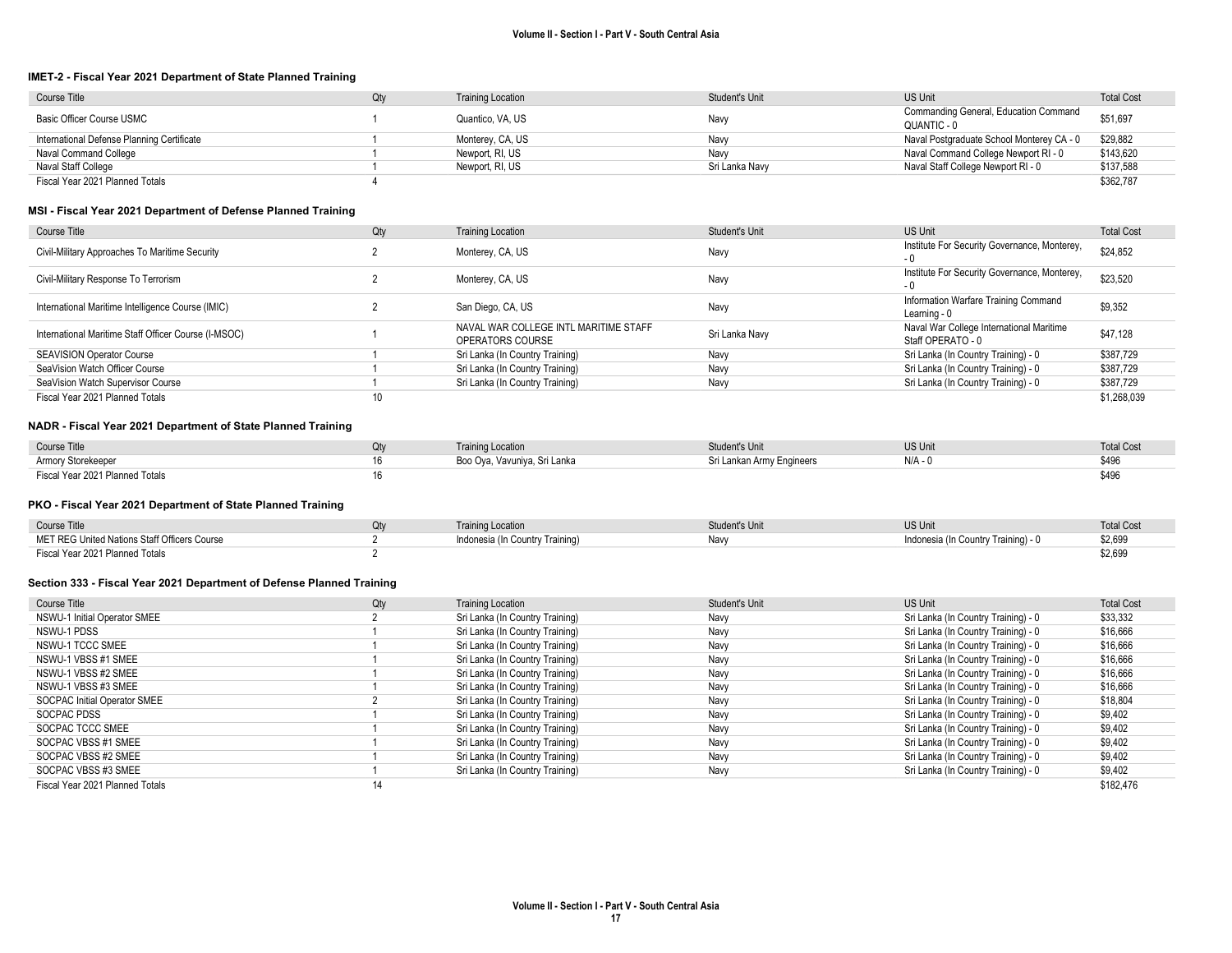| Sri Lanka Fiscal Year 2021 Planned Totals | $\sim$ | 62.452.000<br>のと、みしい、つつつ |
|-------------------------------------------|--------|--------------------------|
|                                           |        |                          |
| Sri Lanka Total                           | .u     | \$2,929,027              |

# **Tajikistan**

| Tajikistan On-Going Fiscal Year 2020 Totals                      |     |                          |                |                                                      | \$0               |
|------------------------------------------------------------------|-----|--------------------------|----------------|------------------------------------------------------|-------------------|
| CTIWFP - Fiscal Year 2021 Department of Defense Planned Training |     |                          |                |                                                      |                   |
| Course Title                                                     | Qty | <b>Training Location</b> | Student's Unit | <b>US Unit</b>                                       | <b>Total Cost</b> |
| Combating Terrorism Executive Seminar - Senior LEV               |     | Ft. Mcnair, NDU, DC, US  | Army           | College Of International Security Affairs - 0        | \$4,374           |
| Legal Aspects Of Combating Terrorism (LCT)                       |     | DIILS, Newport, RI, US   | Navy           | Defense Institute Of International Legal<br>STUD - 0 | \$13,583          |
| Program On Terrorism And Security Studies                        |     | Garmisch, GY             | Army           | Marshall Center - 0                                  | \$39,826          |
| Senior Executive Seminar                                         |     | Garmisch, GY             | Army           | Marshall Center - 0                                  | \$6,555           |
| Special Operations Combating Terrorism                           |     | Macdill ABF, FL, US      | Air Force      | JSOU - MacDill AFB - 0                               | \$9,723           |
| Fiscal Year 2021 Planned Totals                                  |     |                          |                |                                                      | \$74,061          |
| NADR - Fiscal Year 2021 Department of State Planned Training     |     |                          |                |                                                      |                   |
| Course Title                                                     | Qty | <b>Training Location</b> | Student's Unit | <b>US Unit</b>                                       | <b>Total Cost</b> |
| EOD Level 1                                                      |     | Dushanbe, Tajikistan     | Army           | $N/A - 0$                                            | \$10,035          |
| EOD Level 2 for Instructors                                      |     | Dushanbe, Tajikistan     | Army           | <b>USARCENT - 24</b>                                 | \$20,322          |
| Medical Support to EOD Operations                                |     | Dushanbe, Tajikistan     | Army           | $N/A - 0$                                            | \$10,032          |
| Physical Security and Stockpile Management for Instructors       | 14  | Dushanbe, Tajikistan     | Army           | N/A - 0                                              | \$7,994           |
|                                                                  | 40  |                          |                |                                                      | \$48,383          |

| Course Title                               | Qty | <b>Training Location</b>         | Student's Unit | <b>US Unit</b>                       | <b>Total Cost</b> |
|--------------------------------------------|-----|----------------------------------|----------------|--------------------------------------|-------------------|
| Other Training Support                     |     | Tajikistan (In Country Training) | Army           | Tajikistan (In Country Training) - 0 | \$79,695          |
| Fiscal Year 2021 Planned Totals            |     |                                  |                |                                      | \$79,695          |
|                                            |     |                                  |                |                                      |                   |
| Tajikistan Fiscal Year 2021 Planned Totals | 49  |                                  |                |                                      | \$202,139         |
|                                            |     |                                  |                |                                      |                   |
| Tajikistan Total                           | 49  |                                  |                |                                      | \$202,139         |

# Turkmenistan

#### IMET-D&R - Fiscal Year 2020 Department of State On-Going Training

| Course Title                                  | <b>Training Location</b> | Student's Unit         | US Unit - US Qty                    | <b>Total Cost</b> |
|-----------------------------------------------|--------------------------|------------------------|-------------------------------------|-------------------|
| Command And General Staff Officer S Course    | Ft. Leavenworth. KS. US  | Turkmenistan Air Force | Command & General Staff College - 0 | \$70,065          |
| Fiscal Year 2020 On-Going Program Totals      |                          |                        |                                     | \$70,065          |
|                                               |                          |                        |                                     |                   |
| Turkmenistan On-Going Fiscal Year 2020 Totals |                          |                        |                                     | \$70,065          |

#### CTIWFP - Fiscal Year 2021 Department of Defense Planned Training

| Course Title                                       | Qtv | <b>Training Location</b>           | Student's Unit | US Unit                                       | <b>Total Cost</b> |
|----------------------------------------------------|-----|------------------------------------|----------------|-----------------------------------------------|-------------------|
| Combating Terrorism Executive Seminar - Senior LEV |     | Ft. Mcnair, NDU, DC, US            | Army           | College Of International Security Affairs - 0 | \$2,974           |
| DIST ED: Countering Violent Extremism              |     | Macdill ABF, FL, US                | Air Force      | JSOU Distance Learning - 0                    | \$9,610           |
| INTL Counterterrorism Fellows (RDFP) (1ST PART)    |     | Ft. Mcnair, NDU, DC, US            | Army           | College Of International Security Affairs - 0 | \$30.814          |
| INTL Counterterrorism Fellows Program (PREP)       |     | Ft. Mcnair, NDU, DC, US            | Armv           | College Of International Security Affairs - 0 | \$104,063         |
| MT1                                                |     | Turkmenistan (In Country Training) | Army           | Turkmenistan (In Country Training) - 0        | \$51,500          |
| Program On Terrorism And Security Studies          |     | Garmisch, GY                       | Armv           | Marshall Center - 0                           | \$1,400           |
| Senior Executive Seminar                           |     | Garmisch, GY                       | Army           | Marshall Center - 0                           | \$6,555           |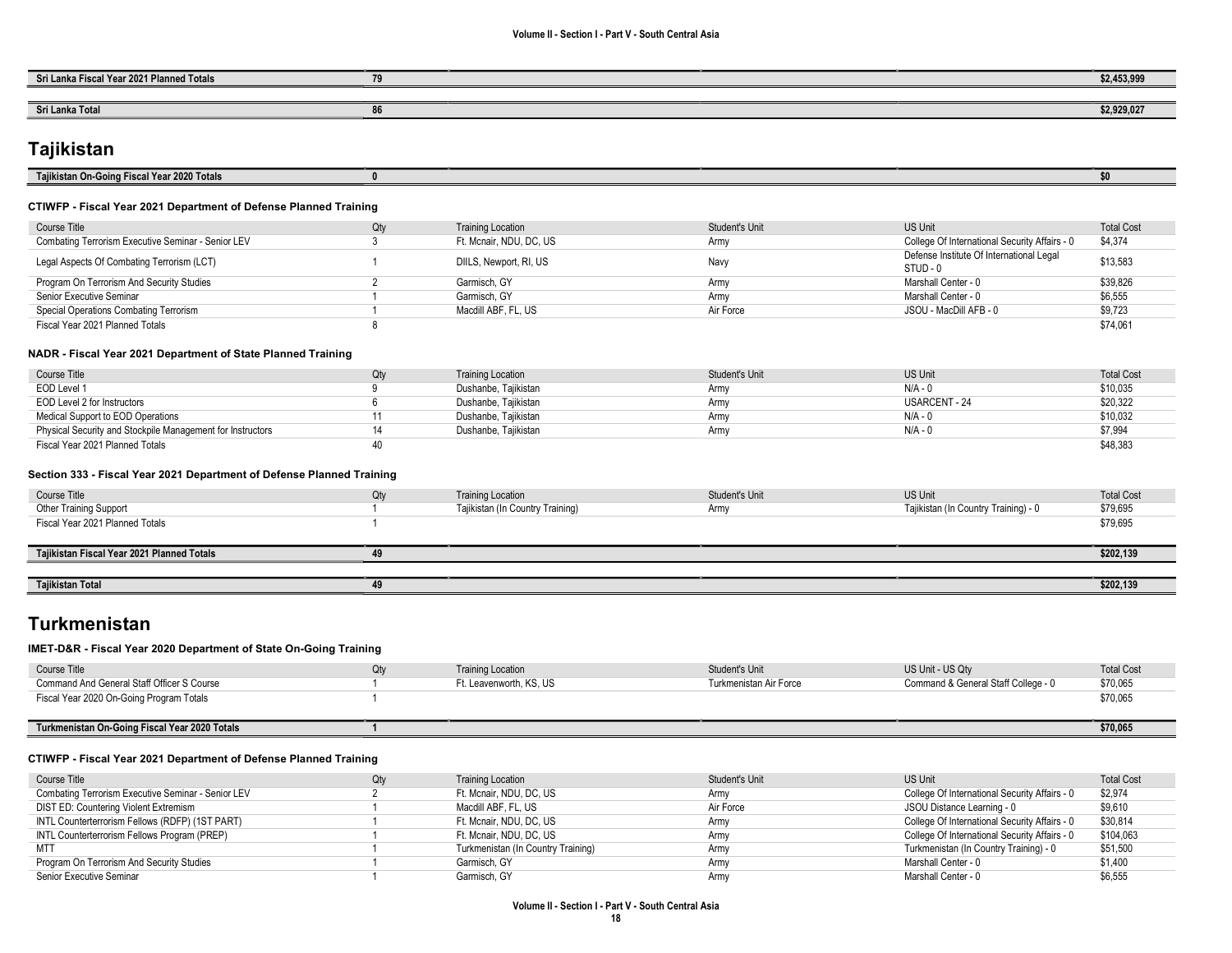| Course Title                                  | Qtv | <b>Training Location</b>     | Student's Unit | <b>US Unit</b>                    | <b>Total Cost</b> |
|-----------------------------------------------|-----|------------------------------|----------------|-----------------------------------|-------------------|
| Special Operations Combating Terrorism        |     | Macdill ABF, FL, US          | Air Force      | JSOU - MacDill AFB - 0            | \$9,723           |
| Strategic Leaders International Course (SLIC) |     | Stennis Space Center, MS, US | Navv           | NAVSCIATTS. SLIDELL BILLETING - 0 | \$27,654          |
| Fiscal Year 2021 Planned Totals               |     |                              |                |                                   | \$244,293         |

#### FMF - Fiscal Year 2021 Department of State Planned Training

| Course Title                    | Qtv | <b>Training Location</b>           | Student's Unit | US Unit                                | <b>Total Cost</b> |
|---------------------------------|-----|------------------------------------|----------------|----------------------------------------|-------------------|
| Military Operational Training   |     | Turkmenistan (In Country Training) | Army           | Turkmenistan (In Country Training) - 0 |                   |
| Fiscal Year 2021 Planned Totals |     |                                    |                |                                        |                   |

#### IMET-1 - Fiscal Year 2021 Department of State Planned Training

| Course Title                                          | Qty | <b>Training Location</b> | Student's Unit | US Unit                                              | <b>Total Cost</b> |
|-------------------------------------------------------|-----|--------------------------|----------------|------------------------------------------------------|-------------------|
| CBRN Basic Officer Leader-Branch                      |     | Ft. Leonard Wood, MO, US | Army           | Chemical School - 0                                  | \$25,998          |
| Legal Aspects Of Maritime Security Operations (LAMSO) |     | DIILS, Newport, RI, US   | Navy           | Defense Institute Of International Legal<br>STUD - 0 | \$19,520          |
| Fiscal Year 2021 Planned Totals                       |     |                          |                |                                                      | \$45,518          |
|                                                       |     |                          |                |                                                      |                   |
| Turkmenistan Fiscal Year 2021 Planned Totals          | 13  |                          |                |                                                      | \$289,811         |
|                                                       |     |                          |                |                                                      |                   |
| <b>Turkmenistan Total</b>                             | 14  |                          |                |                                                      | \$359,876         |

## Uzbekistan

#### ALP - Fiscal Year 2020 Department of Defense On-Going Training

| Course Title                                | Qty | <b>Training Location</b> | Student's Unit                                              | US Unit - US Qtv    | <b>Total Cost</b> |
|---------------------------------------------|-----|--------------------------|-------------------------------------------------------------|---------------------|-------------------|
| Aviation Leadership PRG (T-6A) (SATP)       |     | Columbus AFB, MS, US     | Air And Air Defense Forces Of the Republic<br>Of Uzbekistan | Columbus AFB MS - 0 | \$36,717          |
| Fiscal Year 2020 On-Going Program Totals    |     |                          |                                                             |                     | \$36,717          |
|                                             |     |                          |                                                             |                     |                   |
| Uzbekistan On-Going Fiscal Year 2020 Totals |     |                          |                                                             |                     | \$36,717          |

#### CTIWFP - Fiscal Year 2021 Department of Defense Planned Training

| Course Title                                        | Qty | <b>Training Location</b>    | <b>Student's Unit</b> | US Unit                                              | <b>Total Cost</b> |
|-----------------------------------------------------|-----|-----------------------------|-----------------------|------------------------------------------------------|-------------------|
| College Of International Security Affairs           |     | Ft. Mcnair, NDU, DC, US     | Army                  | College Of International Security Affairs - 0        | \$33,373          |
| Combating Terrorism Executive Seminar - Senior LEV  |     | Ft. Mcnair, NDU, DC, US     | Army                  | College Of International Security Affairs - 0        | \$2,800           |
| Comprehensive Security Responses To Terrorism       |     | Honolulu, HI, US            | Army                  | Asia Pacific CTR For Security Studies - 0            | \$23,000          |
| International INTELL Fellows Program                |     | DIA, Washington, DC, DC, US | Air Force             | Defense Intelligence Agency - 0                      | \$17,445          |
| Legal Aspects Of Defense SUP Of Civil AUTH (LADSCA) |     | DIILS, Newport, RI, US      | Navy                  | Defense Institute Of International Legal<br>STUD - 0 | \$13,253          |
| Program On Terrorism And Security Studies           |     | Garmisch, GY                | Army                  | Marshall Center - 0                                  | \$19,500          |
| Senior Executive Seminar                            |     | Garmisch, GY                | Army                  | Marshall Center - 0                                  | \$13.110          |
| Special Operations Combating Terrorism              |     | Macdill ABF, FL, US         | Air Force             | JSOU - MacDill AFB - 0                               | \$19,446          |
| Fiscal Year 2021 Planned Totals                     |     |                             |                       |                                                      | \$141.927         |

| Course Title                                           | Qtv | <b>Training Location</b> | Student's Unit | US Unit                                   | <b>Total Cost</b> |
|--------------------------------------------------------|-----|--------------------------|----------------|-------------------------------------------|-------------------|
| Advanced English Language Instructor Course (AELIC)    |     | Lackland AFB, TX, US     | Air Force      | DLIELC, Lackland AFB TX - 0               | \$55.106          |
| AMEDD Captains Career                                  |     | Ft. Sam Houston, TX, US  | Army           | Medical Center Of Excellence (MEDCoE) - 0 | \$13.124          |
| AMEDD Captains Career PH 1                             |     | Ft. Sam Houston. TX. US  | Army           | Medical Center Of Excellence (MEDCoE) - 0 | \$35.154          |
| American Language Course General English Training Only |     | Lackland AFB, TX, US     | Navy           | DLIELC, Lackland AFB TX - 0               | \$68,068          |
| American Language Course GET And SET                   |     | Lackland AFB, TX, US     | Armv           | DLIELC, Lackland AFB TX - 0               | \$47,508          |
| Fiscal Year 2021 Planned Totals                        |     |                          |                |                                           | \$218,960         |